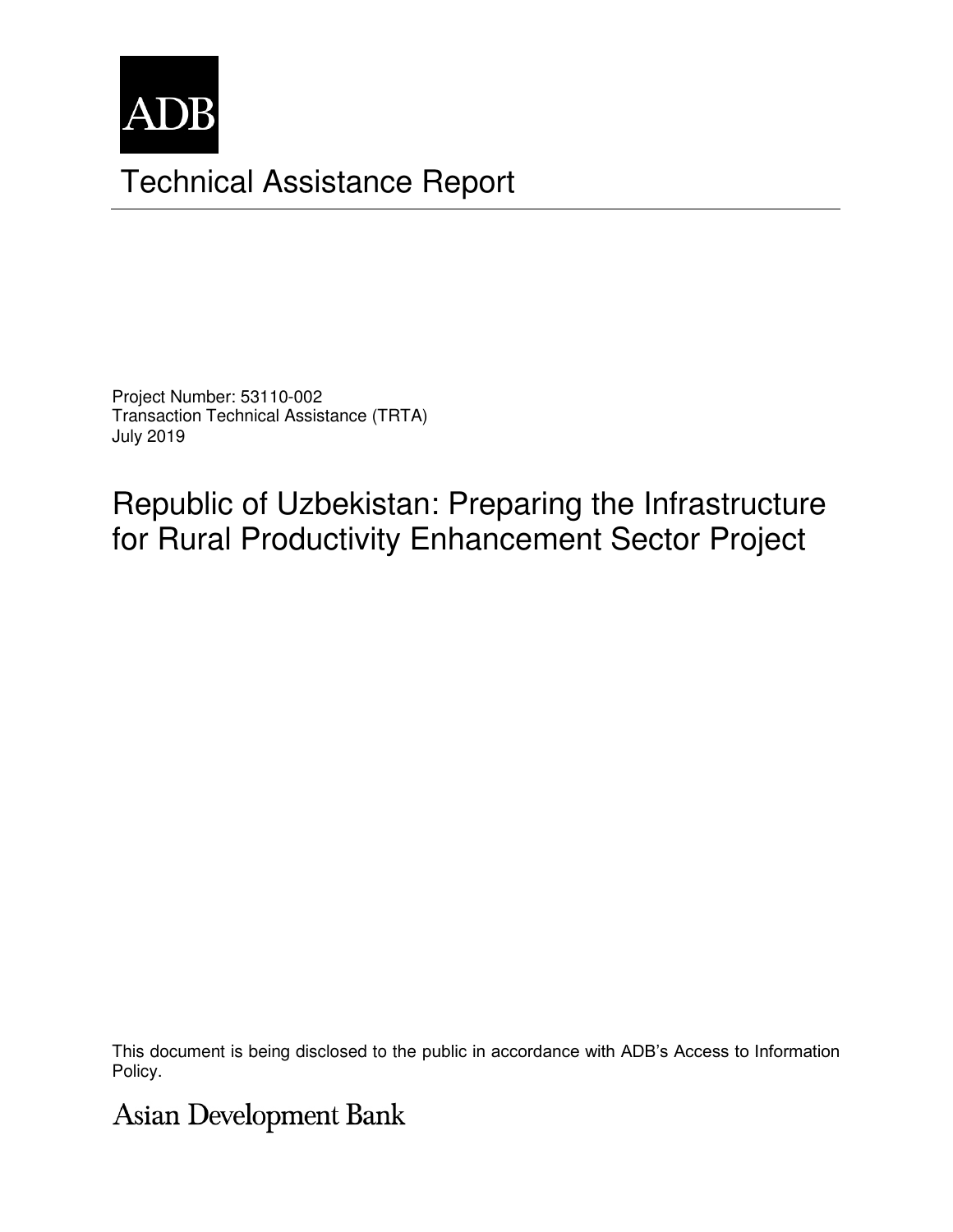## **CURRENCY EQUIVALENTS**

(as of 5 July 2019)

| Currency unit  | $\overline{\phantom{0}}$ | sum (SUM)   |
|----------------|--------------------------|-------------|
| <b>SUM1.00</b> | $=$                      | \$0.000117  |
| \$1.00         | $=$                      | SUM8,574.74 |

#### **ABBREVIATIONS**

| ADB         |                          | Asian Development Bank           |
|-------------|--------------------------|----------------------------------|
| IFS.        | $\overline{\phantom{0}}$ | investment feasibility study     |
| <b>NFS</b>  | $\overline{\phantom{0}}$ | national feasibility study       |
| TA          | $\overline{\phantom{0}}$ | technical assistance             |
| <b>TRTA</b> | $\overline{\phantom{0}}$ | transaction technical assistance |

#### **NOTE**

In this report, "\$" refers to US dollars unless otherwise stated.

| <b>Vice-President</b><br><b>Director General</b><br><b>Director</b> | Shixin Chen, Operations 1<br>Werner Liepach, Central and West Asia Department (CWRD)<br>Donneth Walton, Environment, Natural Resources, and Agriculture<br>Division, CWRD        |
|---------------------------------------------------------------------|----------------------------------------------------------------------------------------------------------------------------------------------------------------------------------|
| <b>Team leader</b>                                                  | Bui Minh Giap, Principal Natural Resources and Agriculture Economist,<br><b>CWRD</b>                                                                                             |
| <b>Team members</b>                                                 | Cindy Shayne Cabrales-Chiong, Associate Project Analyst, CWRD<br>Tal'at Nasirov, Senior Project Officer, CWRD<br>Christina Pak, Principal Counsel, Office of the General Counsel |
| <b>Peer reviewer</b>                                                | Pavit Ramachandran, Principal Environment Specialist, East Asia<br>Department                                                                                                    |

In preparing any country programs or strategy, financing any project, or by making any designation of or reference to a particular territory or geographic area in this document, the Asian Development Bank does not intend to make any judgments as to the legal or other status of any territory or area.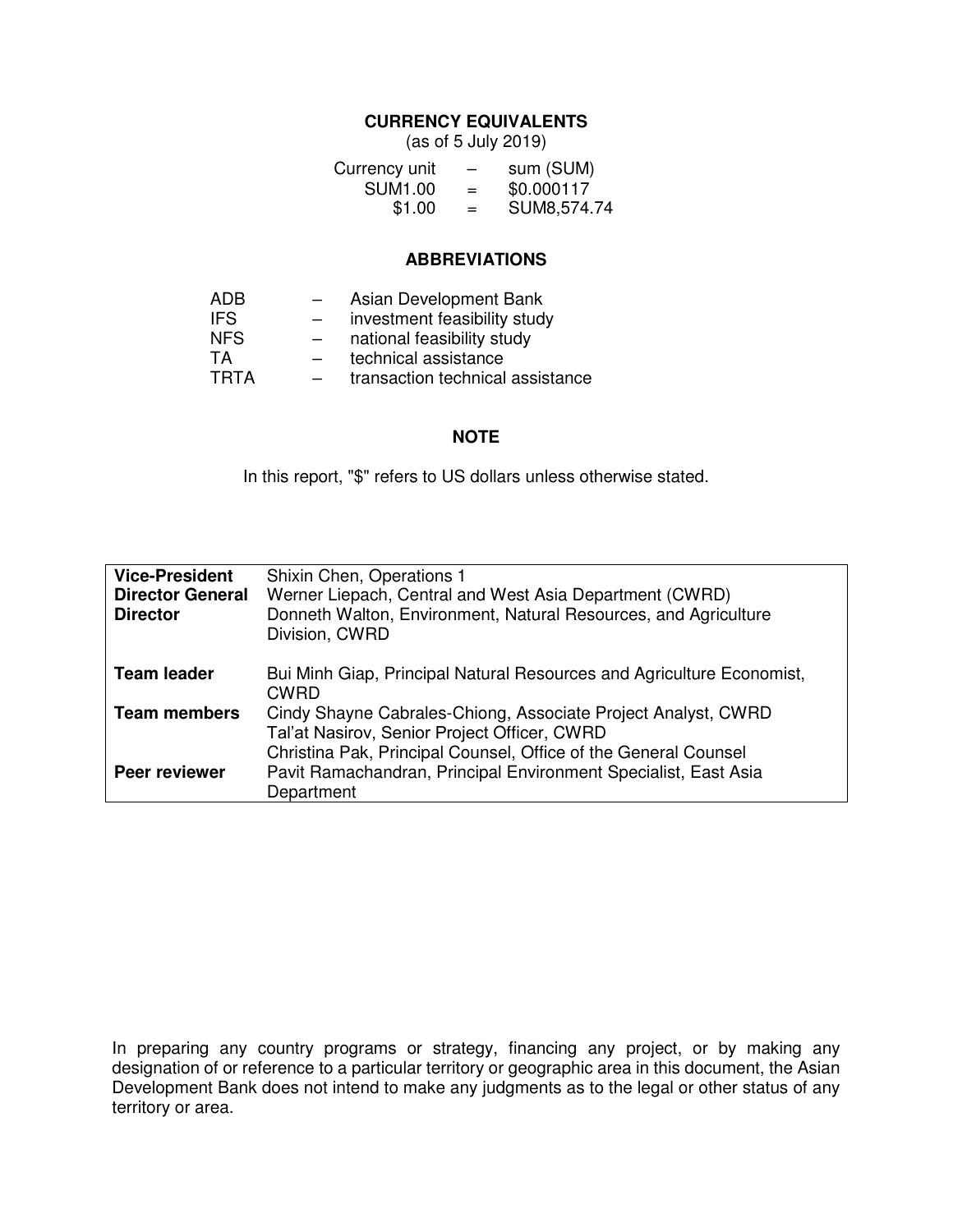# **CONTENTS**

|     |                   | TRANSACTION TECHNICAL ASSISTANCE AT A GLANCE                        |        |
|-----|-------------------|---------------------------------------------------------------------|--------|
| I.  |                   | THE ENSUING PROJECT                                                 |        |
| II. |                   | THE TECHNICAL ASSISTANCE                                            |        |
|     | А.                | Justification                                                       |        |
|     | В.                | <b>Outputs and Activities</b>                                       |        |
|     | C.                | Cost and Financing                                                  | 2      |
|     | D.                | <b>Implementation Arrangements</b>                                  | 2      |
|     | <b>APPENDIXES</b> |                                                                     |        |
|     |                   | 1. Cost Estimates and Financing Plan<br>2. List of Linked Documents | 5<br>6 |

# **Page**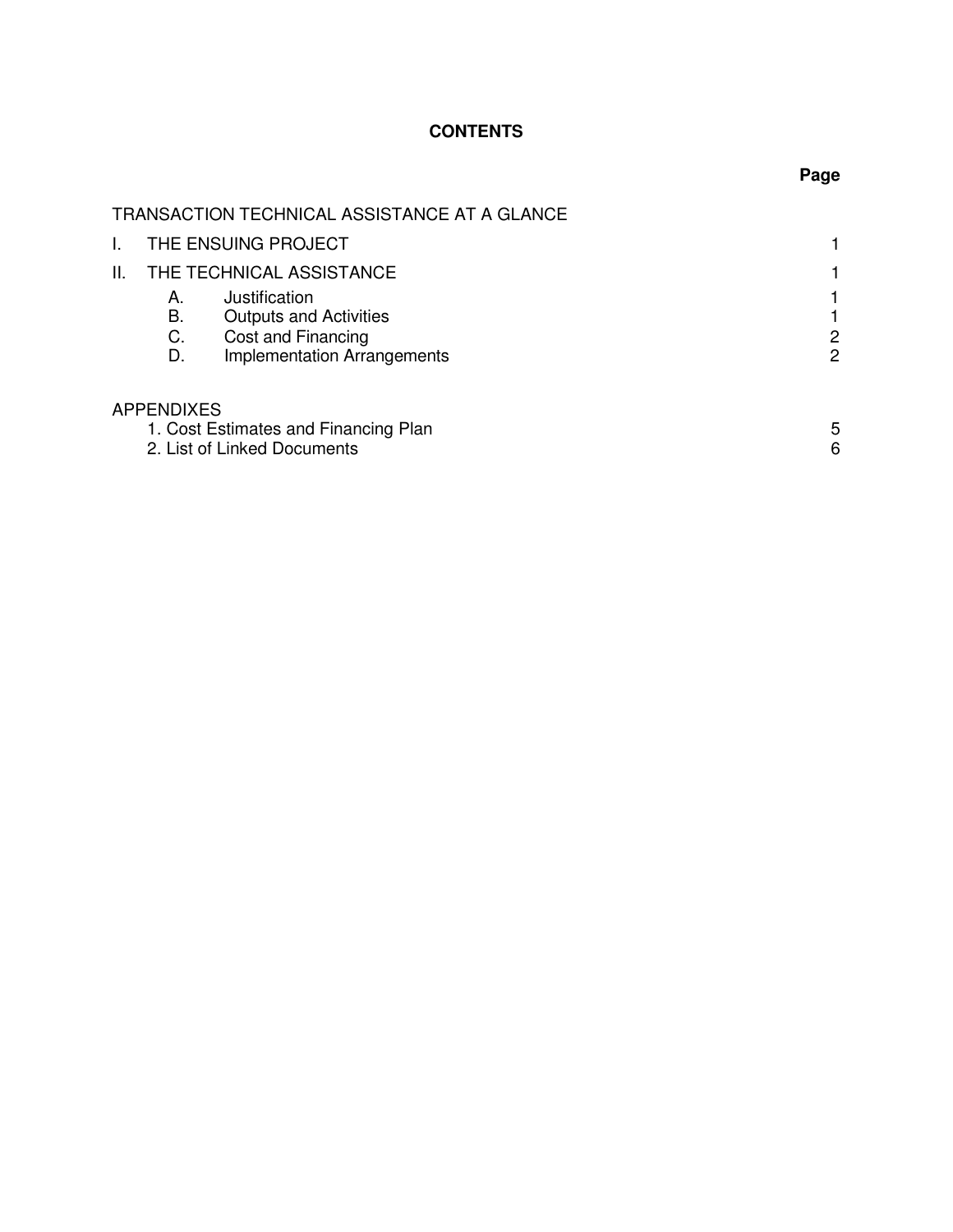#### **TRANSACTION TECHNICAL ASSISTANCE AT A GLANCE**

| 1. | <b>Basic Data</b>                                                                                                                    |                                                                                                                                                                                                         |                                                                    | Project Number: 53110-002                                                                                |              |
|----|--------------------------------------------------------------------------------------------------------------------------------------|---------------------------------------------------------------------------------------------------------------------------------------------------------------------------------------------------------|--------------------------------------------------------------------|----------------------------------------------------------------------------------------------------------|--------------|
|    | <b>Project Name</b>                                                                                                                  | Preparing the Infrastructure for Rural<br><b>Productivity Enhancement Sector</b>                                                                                                                        | <b>Department/Division</b>                                         | <b>CWRD/CWER</b>                                                                                         |              |
|    | <b>Nature of Activity</b>                                                                                                            | Project<br><b>Project Preparation</b>                                                                                                                                                                   | <b>Executing Agency</b>                                            | Agency for Implementation of<br>Projects in the Field of<br>Agro-Industry and Food Security<br>(UZAIFSA) |              |
|    | <b>Modality</b>                                                                                                                      | Regular                                                                                                                                                                                                 |                                                                    |                                                                                                          |              |
|    | Country                                                                                                                              | Uzbekistan                                                                                                                                                                                              |                                                                    |                                                                                                          |              |
| 2. | <b>Sector</b>                                                                                                                        | Subsector(s)                                                                                                                                                                                            |                                                                    | ADB Financing (\$ million)                                                                               |              |
| ℐ  | Agriculture, natural<br>resources and rural<br>development                                                                           | Agro-industry, marketing, and trade<br>Rural market infrastructure                                                                                                                                      |                                                                    |                                                                                                          | 0.50<br>0.50 |
|    |                                                                                                                                      |                                                                                                                                                                                                         |                                                                    | <b>Total</b>                                                                                             | 1.00         |
| 3. | <b>Strategic Agenda</b>                                                                                                              | <b>Subcomponents</b>                                                                                                                                                                                    | <b>Climate Change Information</b>                                  |                                                                                                          |              |
|    | Inclusive economic<br>growth (IEG)<br>Environmentally<br>sustainable growth<br>(ESG)<br>Regional integration<br>(RCI)                | Pillar 2: Access to economic<br>opportunities, including jobs, made<br>more inclusive<br>Disaster risk management<br>Eco-efficiency<br>Natural resources conservation<br>Pillar 2: Trade and investment | Climate Change impact on the Project                               |                                                                                                          | Low          |
| 4. | <b>Drivers of Change</b><br>Governance and                                                                                           | <b>Components</b><br>Public financial governance                                                                                                                                                        | <b>Gender Equity and Mainstreaming</b><br>No gender elements (NGE) |                                                                                                          |              |
|    | capacity development<br>(GCD)<br>Knowledge solutions<br>(KNS)<br>Partnerships (PAR)<br>Private sector<br>development (PSD)           | Application and use of new knowledge<br>solutions in key operational areas<br>Knowledge sharing activities<br>Implementation<br><b>Private Sector</b><br>Promotion of private sector<br>investment      |                                                                    |                                                                                                          |              |
| 5. | <b>Poverty and SDG Targeting</b>                                                                                                     |                                                                                                                                                                                                         | <b>Location Impact</b>                                             |                                                                                                          |              |
|    | Geographic Targeting<br><b>Household Targeting</b><br>General Intervention<br>on Poverty<br><b>SDG Targeting</b><br><b>SDG Goals</b> | No<br>No<br>Yes<br>Yes<br>SDG1, SDG8, SDG9, SDG10                                                                                                                                                       | Rural<br>Urban                                                     | High<br>Low                                                                                              |              |
| 6. | <b>Risk Categorization</b>                                                                                                           | Low                                                                                                                                                                                                     |                                                                    |                                                                                                          |              |
| 7. | <b>Safeguard Categorization</b>                                                                                                      | Safeguard Policy Statement does not apply                                                                                                                                                               |                                                                    |                                                                                                          |              |
| 8. | <b>Financing</b>                                                                                                                     |                                                                                                                                                                                                         |                                                                    |                                                                                                          |              |
|    | <b>Modality and Sources</b>                                                                                                          |                                                                                                                                                                                                         |                                                                    | Amount (\$ million)                                                                                      |              |
|    | <b>ADB</b>                                                                                                                           |                                                                                                                                                                                                         |                                                                    | 1.00                                                                                                     |              |
|    |                                                                                                                                      | Transaction technical assistance: Technical Assistance Special Fund                                                                                                                                     |                                                                    | 1.00                                                                                                     |              |
|    | Cofinancing<br>None                                                                                                                  |                                                                                                                                                                                                         |                                                                    | 0.00<br>0.00                                                                                             |              |
|    | <b>Counterpart</b>                                                                                                                   |                                                                                                                                                                                                         |                                                                    | 0.00                                                                                                     |              |
|    | None                                                                                                                                 |                                                                                                                                                                                                         |                                                                    | 0.00                                                                                                     |              |
|    | <b>Total</b>                                                                                                                         |                                                                                                                                                                                                         |                                                                    | 1.00                                                                                                     |              |
|    | Currency of ADB Financing: USD                                                                                                       |                                                                                                                                                                                                         |                                                                    |                                                                                                          |              |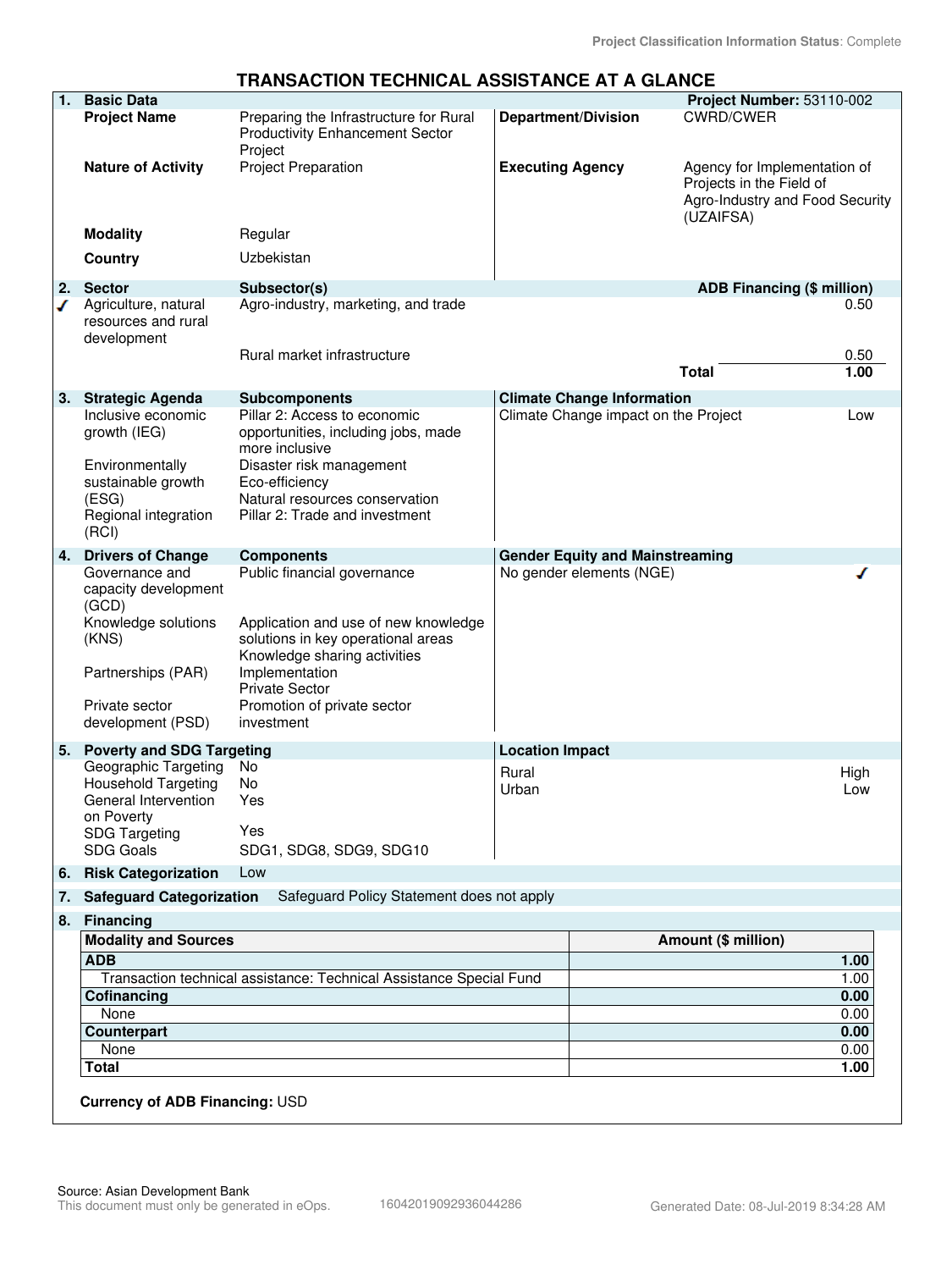# **I. THE ENSUING PROJECT**

1. The proposed project will help finance new construction, rehabilitation, and modernization of specific items of medium-scale rural infrastructure which are either non-existent or have deteriorated over the past decades due to disasters triggered by natural hazards, and severe budgetary constraints that have contributed to this progressive deterioration. Infrastructure to be improved will include, but not limited to the following: (i) rural roads, (ii) irrigation drainage and flood control schemes, (iii) rural markets, (iv) solid waste disposal and collection, and (v) domestic water supply and sanitation schemes. As such, the project will help improve the livelihoods of the rural population by (i) increasing access to markets, agricultural inputs, and public services such as health and education; (ii) increasing employment opportunities; and (iii) reducing vulnerability to disasters due to natural hazards. The proposed project will have two outputs: (i) rural infrastructure in the project areas constructed and/or modernized; and (ii) capacity for devolved development and management of rural infrastructure strengthened. These outputs will result in the following outcome: rural productivity increased. The project will be aligned with the following impact: livelihoods and standards of living for rural population improved.

2. The project is estimated to cost \$140 million. ADB will finance \$100 million from its ordinary capital resources (concessional loans) and the government of the Republic of Uzbekistan (the government) will finance \$40 million through exemptions of taxes and duties. The sector modality is used for the proposed project since it will provide selective support for the Prosperous Village Program as the sector development plan, which highlights key investment requirements and policy development for comprehensive and inclusive rural development. The transaction technical assistance (TA) and the ensuing loan were included in ADB's country operations business plan, 2019–2021. 1

# **II. THE TECHNICAL ASSISTANCE**

## **A. Justification**

3. The TA will help the government prepare the project. Particularly, the TA will help with: (i) conducting the investment feasibility study (IFS), (ii) preparing the national feasibility study (NFS) in form and substance required by the prevailing regulations of the government, and (iii) assisting loan processing and implementation startup for the ensuing loan to the Republic of Uzbekistan for the Infrastructure for Rural Productivity Enhancement Sector Project (the project).

## **B. Outputs and Activities**

4. The TA has three outputs: (i) Output 1: the IFS conducted; (ii) Output 2: the NFS prepared. The NFS shall be prepared as a requirement of the government in processing its approval of the project after ADB's approval; and (iii) Output 3: loan processing and implementation startup expedited.

# **1. Output 1—Conducting the Investment Feasibility Study**

5. The study shall cover, but will not be limited to the following aspects: sector and institutional analysis; demand analysis; investment alternative analysis; proposed project scope and implementation arrangements; subproject implementation workflow (from identification to completion); feasibility study of three representative rural infrastructure subprojects; operation

 $\overline{a}$ 1 ADB. 2018. Country Operations Business Plan: Uzbekistan, 2019*–*2021. Manila.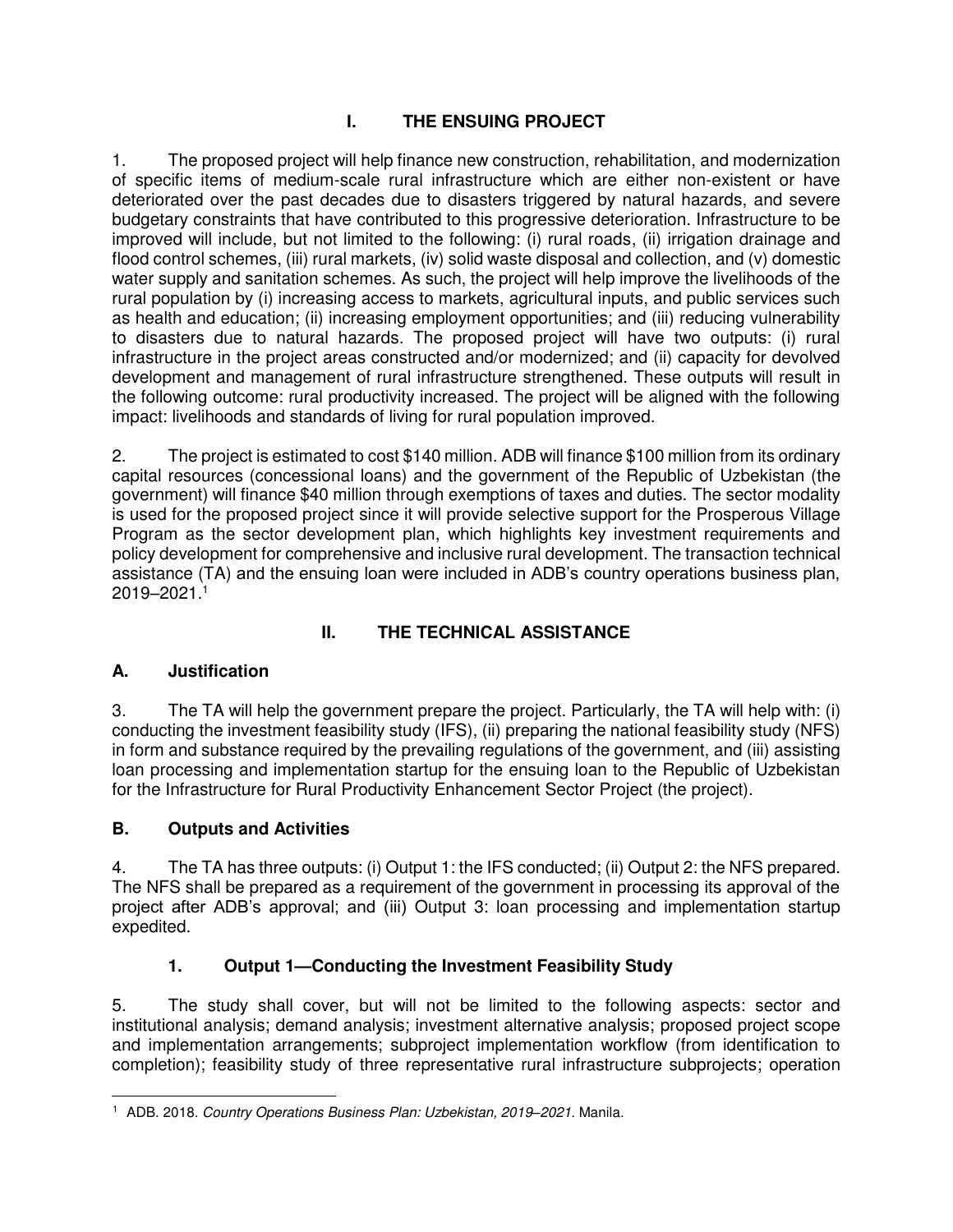and maintenance strategy and plan for the entire project; risk assessment; economic and financial analysis; financial management assessment; procurement capacity assessment and strategic procurement planning and packaging; social and gender analysis; safeguards assessment and planning (including preparing documents for environmental safeguards and land acquisition and resettlement); and a list of pre-screened potential candidate subprojects in the project areas for financing consideration by the project. It is required that close consultations, discussions, and surveys of potential users and/or stakeholders be conducted to ensure the project design has high likelihood of sustainability.

# **2. Output 2—Preparing the National Feasibility Study**

6. A national consulting firm will be mobilized to prepare the NFS to serve the government's approval of the project. The firm will be engaged using the consultant's qualifications selection (CQS) method, with a lump-sum and performance-based contract. The firm shall prepare the NFS by making use of the relevant parts of the IFS report as per Output 1 and ensure consistency with ADB's Report and Recommendation of the President to the Board of Directors (RRP) and its linked documents. The firm will be mobilized after loan negotiations have been completed to ensure consistency in the loan/project approvals by ADB and government, both in form and substance.

# **3. Output 3—Assisting Loan Processing and Implementation Startup**

7. Two project design and startup specialists (one international and one national) will be engaged on an intermittent basis prior to the loan fact-finding mission to undertake the following: (i) address critical technical gaps including sector and market assessment, financial, business and market risks, financial and economic evaluation, among other aspects of due diligence during the loan processing stage; (ii) assist with the NFS preparation as a technical back-up; and (iii) provide implementation startup support. These activities are to ensure that (i) proper ADB's Board documents are prepared and technical revisions are made during loan processing; (ii) the NFS is harmonized and technically consistent with the RRP and its linked documents; and (iii) disbursement is expedited.

# **C. Cost and Financing**

8. The TA is estimated to cost \$1.0 million, which will be financed on a grant basis by ADB's Technical Assistance Special Fund (TASF–6). The key expenditure items are listed in Appendix 1.

9. The government will provide counterpart support in the form of office space for TA consultants, counterpart staff, data and information access, and facilitation of liaisons with stakeholders during the feasibility study. The government was informed that approval of the TA does not commit ADB to finance any ensuing project.

# **D. Implementation Arrangements**

10. The Agency for Implementation of Projects in the Field of Agro-industry and Food Security (AIFSA) will be the executing agency for the TA. ADB's Central and West Asia Department, Environment, Natural Resources, and Agriculture (CWER) will act as the focal point and coordinator of consulting inputs and activities. The proposed TA will be implemented over 36 months, from September 2019 to August 2022. The disbursements will be made in accordance with ADB's Technical Assistance Disbursement Handbook (May 2010, as amended from time to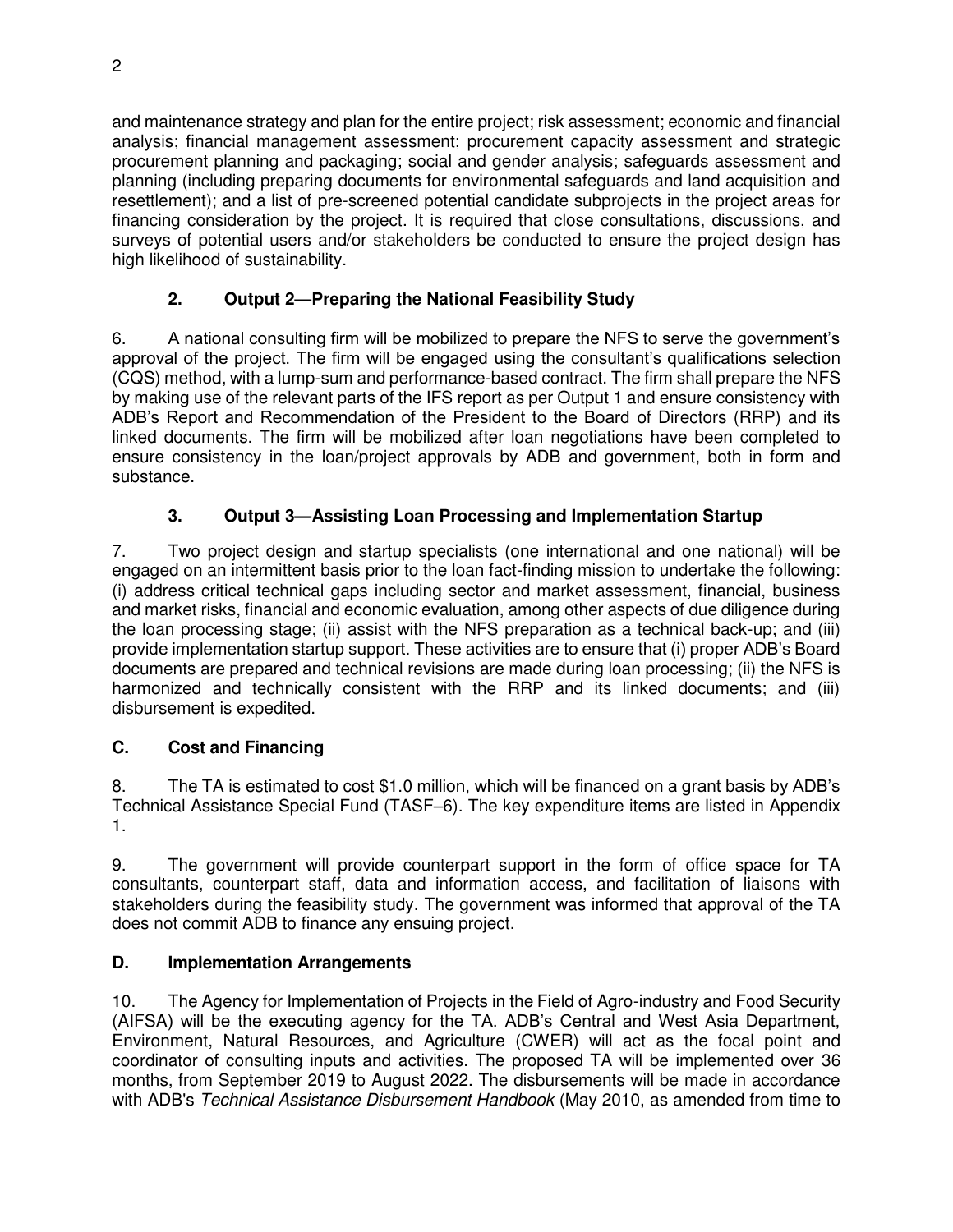time). The implementation arrangement schedule is in Table 1.

| <b>Aspects</b>                   | Arrangements                                                    |                                                              |           |  |  |
|----------------------------------|-----------------------------------------------------------------|--------------------------------------------------------------|-----------|--|--|
| Indicative implementation period | September 2019-August 2022                                      |                                                              |           |  |  |
| Executing agency                 | The Agency for Implementation of Projects in the Field of Agro- |                                                              |           |  |  |
|                                  | industry and Food Security (AIFSA)                              |                                                              |           |  |  |
| Implementing agencies            |                                                                 | Environment, Natural Resources, and Agriculture Division     |           |  |  |
|                                  | (CWER), of Central and West Asia Department (CWRD)              |                                                              |           |  |  |
| Consultants                      | To be selected and engaged by ADB:                              |                                                              |           |  |  |
|                                  | QCBS                                                            | 50 person-months                                             | \$600,000 |  |  |
|                                  | CQS<br>16 person-months<br>\$100,000                            |                                                              |           |  |  |
|                                  | <b>ICS</b>                                                      | 6 person-months                                              | \$80,000  |  |  |
| Procurement                      | None                                                            |                                                              |           |  |  |
| Advance contracting and          | None                                                            |                                                              |           |  |  |
| retroactive financing            |                                                                 |                                                              |           |  |  |
| Disbursement                     |                                                                 | The TA resources will be disbursed following ADB's Technical |           |  |  |
|                                  | Assistance Disbursement Handbook (2010, as amended from time    |                                                              |           |  |  |
|                                  | to time).                                                       |                                                              |           |  |  |
| Asset turnover or disposal       | None                                                            |                                                              |           |  |  |
| arrangement upon TA completion   |                                                                 |                                                              |           |  |  |

|  | <b>Table 1: Implementation Arrangements</b> |  |
|--|---------------------------------------------|--|
|--|---------------------------------------------|--|

ADB = Asian Development Bank, CQS = consultants' qualifications selection; QCBS = quality- and cost-based selection;  $ICS = individual constant selection. TA = technical assistance.$ 

Source: Asian Development Bank.

11. **Consulting Services.** The TA will require three packages of consulting services (i) Package 1: A consulting team led by an international team leader to conduct the IFS (Output 1) to be selected using the QCBS method, with 90:10 quality-cost ratio and simplified technical proposals;<sup>2</sup> (ii) Package 2: A national consulting firm to prepare the NFS (Output 2) to be selected using the consultants' qualifications selection (CQS) method;<sup>3</sup> and (iii) Package 3: Two individual consultants (one international and one national) to be recruited to assist loan processing and implementation startup (Output 3).<sup>4</sup> Consultants will be engaged in accordance with ADB's Procurement Policy (2017, as amended from time to time) and its associated project administration instructions and/or staff instructions.<sup>5</sup> The indicative expertise and corresponding person-months are in Table 2. The outline terms of references are accessible from the list of linked documents in Appendix 2.

| Table 2: Summary of Indicative Consulting Services Requirement |  |  |  |  |
|----------------------------------------------------------------|--|--|--|--|
|----------------------------------------------------------------|--|--|--|--|

| <b>Positions</b>                                      | International<br>(person-<br>months) | <b>National</b><br>(person-<br>months) | Key or Non-<br><b>Key Position</b> |
|-------------------------------------------------------|--------------------------------------|----------------------------------------|------------------------------------|
| <b>Output 1-Conducting the Investment Feasibility</b> |                                      |                                        |                                    |
| <b>Study</b>                                          |                                      |                                        |                                    |
| Rural Development Specialist (Team Leader)            | 5                                    |                                        | Key                                |
| Rural Infrastructure Specialist (Deputy Team Leader)  |                                      | 5                                      | Key                                |
| <b>Institutional Specialist</b>                       |                                      | 3                                      | Key                                |

<sup>2</sup> QCBS is essential to ensure quality of the consultant's deliverables for smooth project startup and successful implementation.

<sup>3</sup> CQS is proposed as it is a small-value and short-term assignment.

4 ICS is proposed as experience and qualifications of the individuals are the paramount requirements.

 $5$  The terms of reference for consultants by consulting service package are accessible from the list of linked documents in Appendix 2.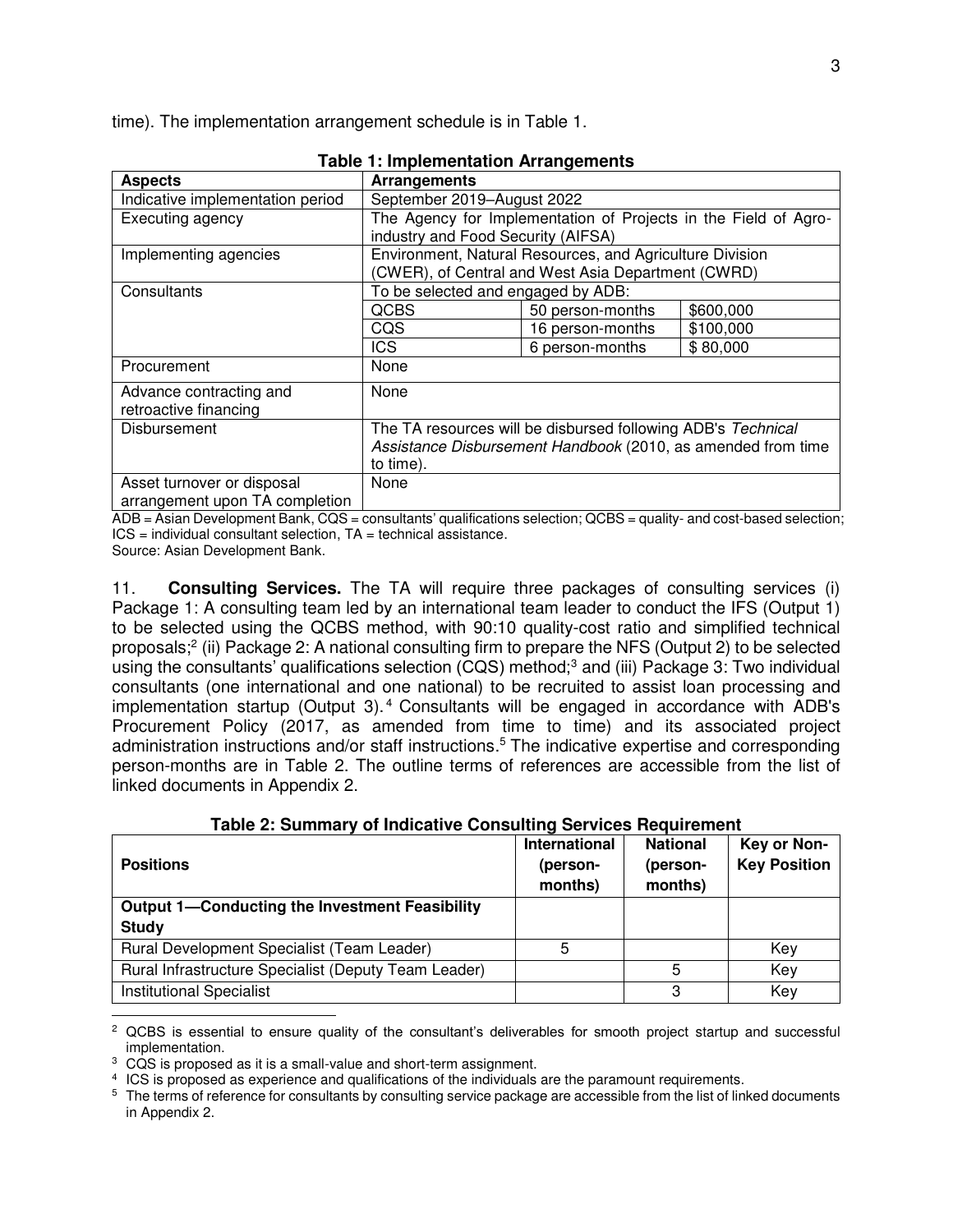| <b>Positions</b>                                         | <b>International</b><br>(person-<br>months) | <b>National</b><br>(person-<br>months) | Key or Non-<br><b>Key Position</b> |
|----------------------------------------------------------|---------------------------------------------|----------------------------------------|------------------------------------|
| <b>Rural Infrastructure Engineers</b>                    | 3                                           | 5                                      | Key                                |
| <b>Financial Specialist and Economist</b>                | 3                                           |                                        | Key                                |
| Financial Analyst and Financial Management Specialist    |                                             | 5                                      | Key                                |
| <b>Procurement Specialists</b>                           | $\overline{c}$                              | 4                                      | Non-key                            |
| <b>Environmental Specialists</b>                         |                                             | 4                                      | Non-key                            |
| Social Development and Community Participation           | 1                                           | 3                                      | Non-key                            |
| Specialists                                              |                                             |                                        |                                    |
| <b>Resettlement Specialists</b>                          | $\overline{c}$                              | 4                                      | Non-key                            |
| <b>Subtotal</b>                                          | 17                                          | 33                                     |                                    |
| <b>Output 2-Preparing the National Feasibility Study</b> |                                             |                                        |                                    |
| Reporting Coordinator/Agriculture Sector Policy          |                                             | 4                                      | Key                                |
| Specialist                                               |                                             |                                        |                                    |
| Rural Infrastructure Management Specialist               |                                             | 3                                      | Key                                |
| Graphic Designer                                         |                                             | 3                                      | Key                                |
| <b>Environmental Specialist</b>                          |                                             | $\overline{c}$                         | Non-key                            |
| <b>Procurement Specialist</b>                            |                                             | 2                                      | Non-key                            |
| Social Development Specialist                            |                                             | $\overline{2}$                         | Non-key                            |
| <b>Subtotal</b>                                          | $\mathbf 0$                                 | 16                                     |                                    |
| <b>Output 3-Assisting Loan Processing and</b>            |                                             |                                        |                                    |
| <b>Implementation Startup</b>                            |                                             |                                        |                                    |
| Project Design and Startup Specialists                   | 3                                           | 3                                      | <b>Not</b>                         |
|                                                          |                                             |                                        | applicable                         |
| <b>Subtotal</b>                                          | 3                                           | 3                                      |                                    |

Source: Asian Development Bank.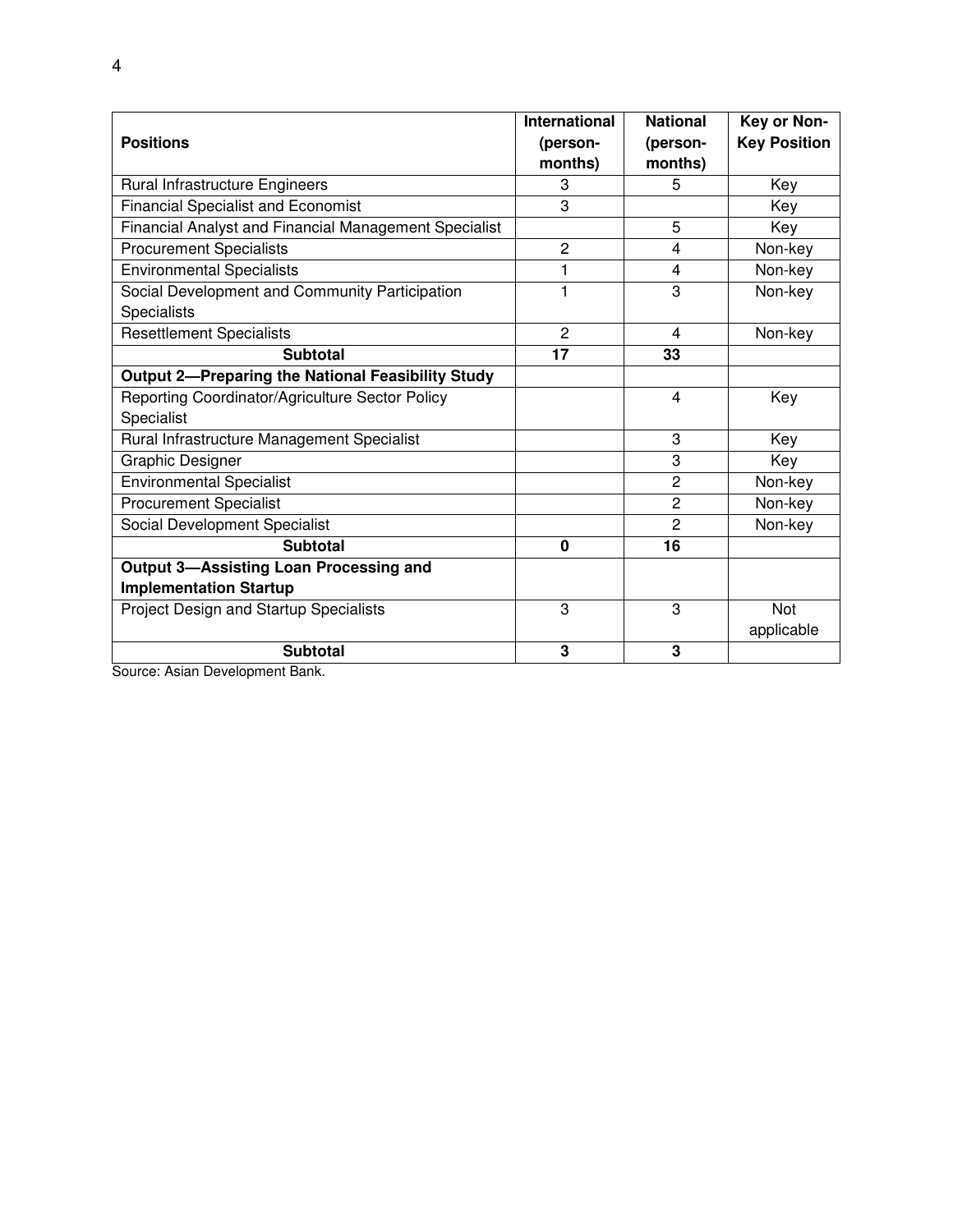## **COST ESTIMATES AND FINANCING PLAN**

(\$'000)

| <b>Item</b>                                                    | <b>Total Cost</b> |
|----------------------------------------------------------------|-------------------|
| Asian Development Bank <sup>a</sup>                            |                   |
| 1. Consultants <sup>b</sup>                                    |                   |
| a. Remuneration and per diem                                   |                   |
| i. International consultants                                   | 500.0             |
| ii. National consultants                                       | 180.0             |
| b. International and local travel                              | 100.0             |
| c. Reports and communications                                  | 20.0              |
| 2. Training, Seminars, and Conferencesb,c                      | 40.0              |
| 3. Miscellaneous administration and support costs <sup>d</sup> | 80.0              |
| 4. Contingencies                                               | 80.0              |
| Total                                                          | 1.000.0           |

Note: The government will provide counterpart support in the form of office space for TA consultants, counterpart staff, data and information access, and facilitation of liaisons with stakeholders during project preparation.

<sup>a</sup> Financed by ADB Technical Assistance Special Fund (TASF–6).

<sup>b</sup> The sum of items 1 and 2 includes \$600,000 to engage an international consulting firm to prepare the IFS as outlined under Output 1. The remaining balance is for the consulting services under Outputs 2 and 3.

c Including at least three consultation workshops.

<sup>d</sup> Including translation and interpretation expenses. Source: Asian Development Bank estimates.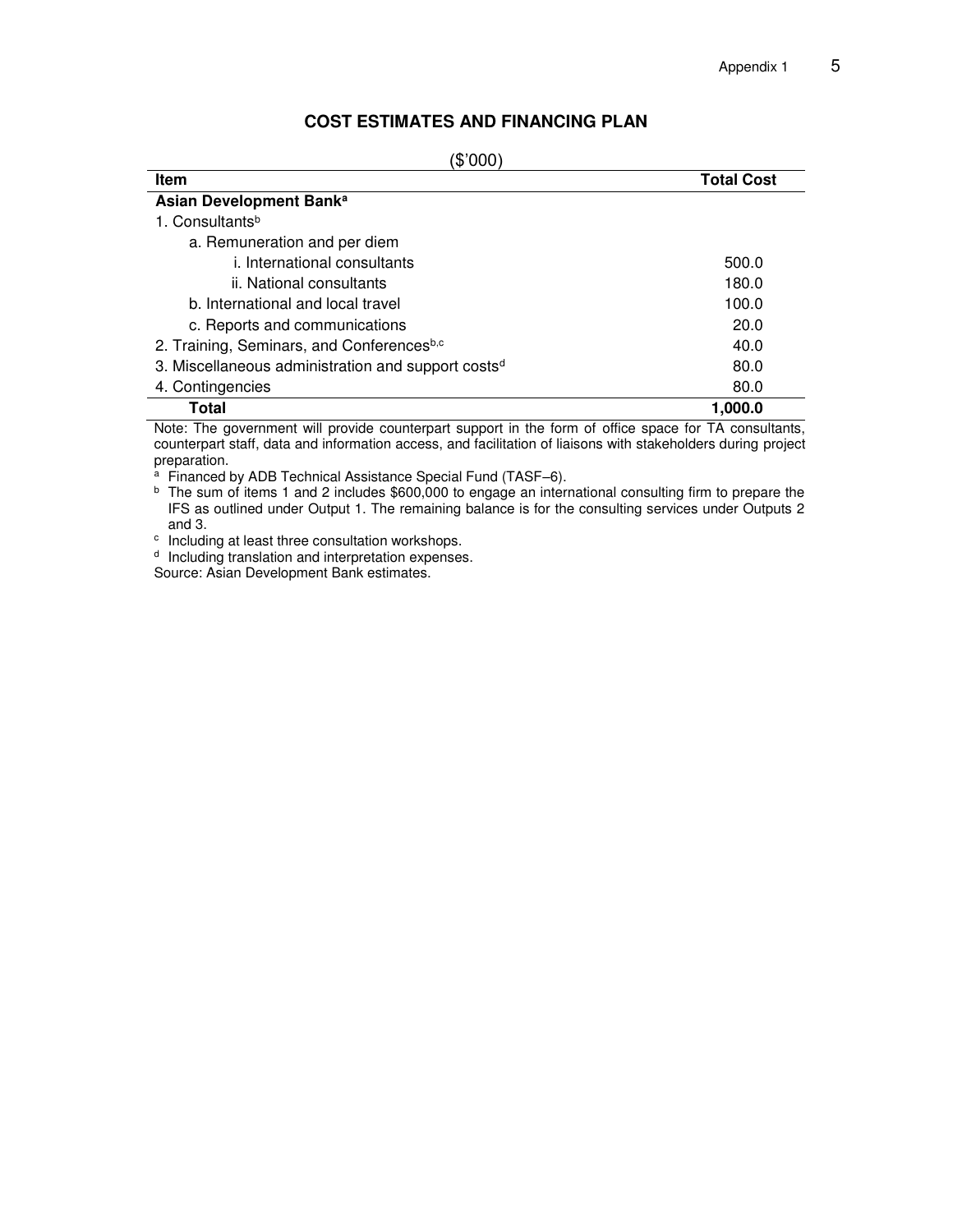# **LIST OF LINKED DOCUMENTS**

<http://www.adb.org/Documents/LinkedDocs/?id=53110-002-TAReport>

1. Terms of Reference for Consultants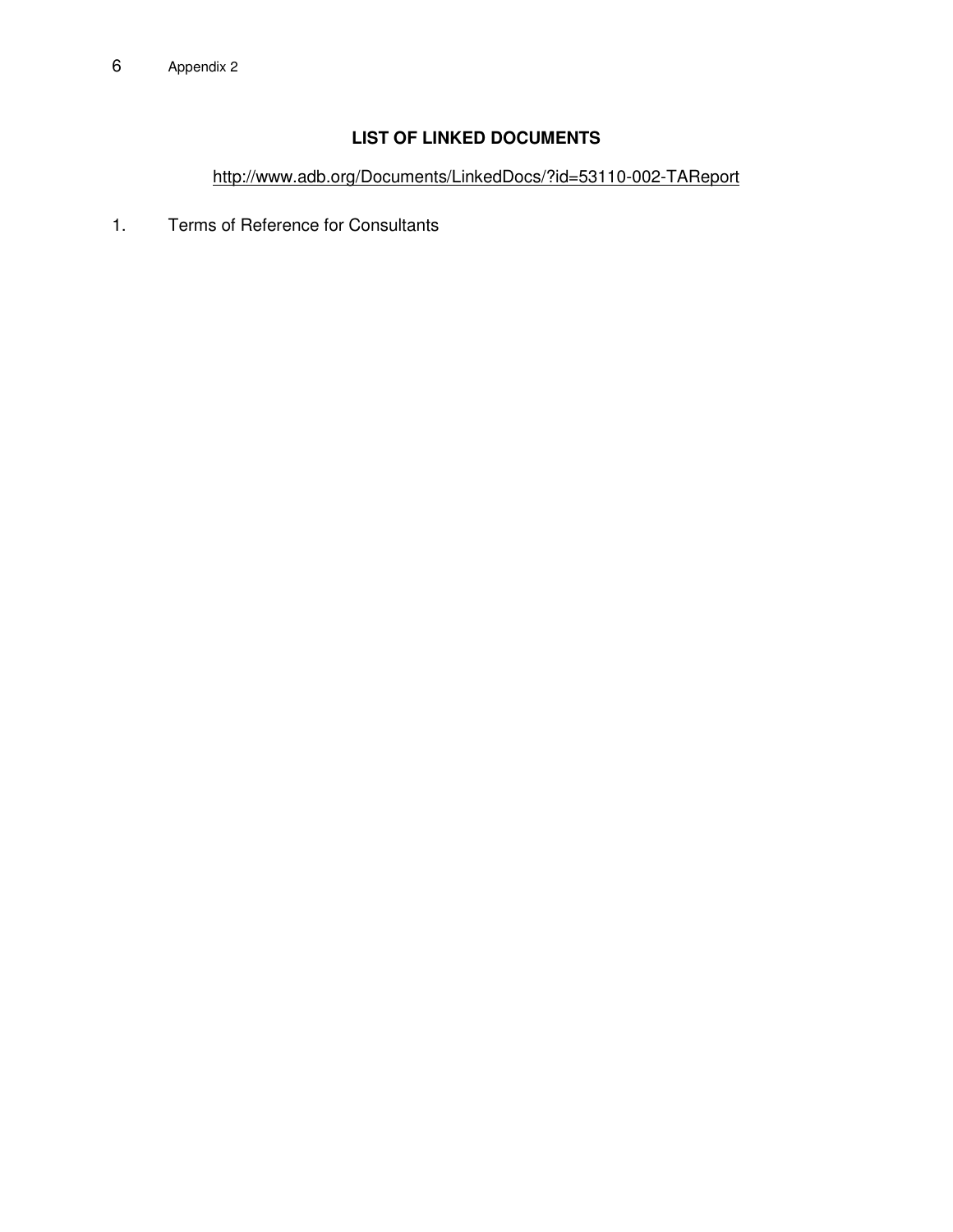#### **TERMS OF REFERENCE FOR CONSULTING SERVICES**

#### **A. Output 1: Conducting the Investment Feasibility Study**

1. **Scope of Work.** An international consulting firm will be engaged to conduct the investment feasibility study (IFS) using quality- and cost-based selection (QCBS) method with 90:10 qualitycost ratio and simplified technical proposals. The contract with the firm will be partial lump-sum and performance-based.

2. The firm is expected to deliver the following aspects, among others: (i) sector and institutional analysis; (ii) demand analysis; (iii) investment alternative analysis; (iv) proposed project scope and implementation arrangements; (v) subproject implementation workflow (from identification to completion); (vi) feasibility study of three representative rural infrastructure subprojects; (vii) operation and maintenance strategy and plan for the entire project; (viii) risk assessment; (ix) economic and financial analysis; (x) financial management assessment; (xi) procurement risk assessment and procurement packaging; (xii) social and gender analysis; (xiii) safeguards assessment and planning (including preparing documents for environmental safeguards and land acquisition and resettlement); and (xiv) a list of pre-screened potential candidate subprojects in the project areas for financing consideration by the project. It is required that close consultations, discussions, and surveys of potential users and/or stakeholders be conducted to ensure the project design has high likelihood of sustainability. A detailed IFS report structure will be provided to the selected firm by ADB upon signing of the contract for consultant services. The expected date of service commencement is January 2020.

3. **Deliverables**. The firm shall submit the following reports: (i) Inception Report; (ii) Draft Final IFS Report; (iii) Final IFS Report after incorporating all comments and/or recommendations from ADB and the government, and safeguard documents to meet ADB's requirements, including initial environmental examinations, environmental assessment and review framework, resettlement plans, and resettlement framework. All the reports are expected to be in English, except that the main text of the draft final IFS report and project administration manual must be translated into Russian.

4. **Consultant's Qualification**. The minimum requirements for the international firm are (i) extensive and proven experience in conducting investment feasibility studies for and implementing projects related to integrated rural infrastructure development, agricultural value chain development, value chain infrastructure in various countries for international financial institutions such as ADB and the World Bank; and (ii) at least 15 years of experience for the team leader and 10 years of experience for other key staff in similar rural infrastructure development and agriculture value chain development projects. It is preferred that the international firm associates with a national firm(s) which has (have) (i) recent experience in preparing ADBfinanced project feasibility studies related to agriculture, water resource development, rural infrastructure, and agriculture value chain infrastructure in Uzbekistan; and (ii) is (are) familiar with Uzbekistan's prevailing regulations in investment project appraisal and approval.

5. **Detailed Terms of Reference**. A team of consultants will be engaged through a firm consisting of international and national experts. The consulting team will be led by the international rural development specialist (team leader), who will supervise all the transaction technical assistance (TA) consultants and be responsible for the delivery of their outputs together with the national rural infrastructure specialist (deputy team leader). The indicative consulting service inputs is in Table 1. The terms of reference for each specialist are outlined hereunder.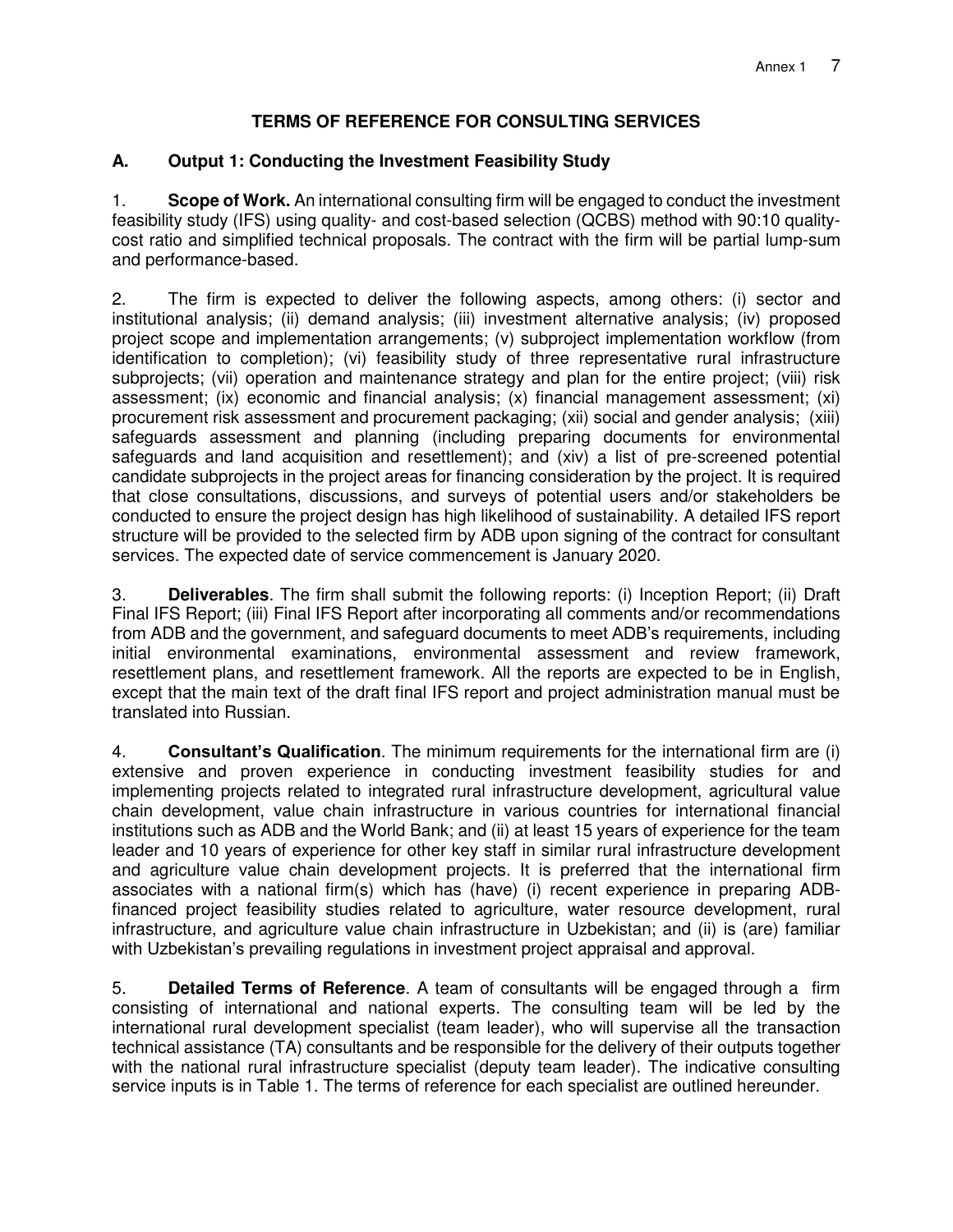| <b>Positions</b>                                      | <b>International</b><br>(person-<br>months) | <b>National</b><br>(person-<br>months) | Key or Non-<br><b>Key Position</b> |
|-------------------------------------------------------|---------------------------------------------|----------------------------------------|------------------------------------|
| Output 1-Conducting the Investment Feasibility        |                                             |                                        |                                    |
| <b>Study</b>                                          |                                             |                                        |                                    |
| Rural Development Specialist (Team Leader)            | 5                                           |                                        | Key                                |
| Rural Infrastructure Specialist (Deputy Team Leader)  |                                             | 5                                      | Key                                |
| <b>Institutional Specialist</b>                       |                                             | 3                                      | Key                                |
| <b>Rural Infrastructure Engineers</b>                 | 3                                           | 5                                      | Key                                |
| <b>Financial Specialist and Economist</b>             | 3                                           |                                        | Key                                |
| Financial Analyst and Financial Management Specialist |                                             | 5                                      | Key                                |
| <b>Procurement Specialists</b>                        | 2                                           | 4                                      | Non-key                            |
| <b>Environmental Specialists</b>                      |                                             | 4                                      | Non-key                            |
| Participation<br>Social Development and Community     |                                             | 3                                      | Non-key                            |
| <b>Specialists</b>                                    |                                             |                                        |                                    |
| <b>Resettlement Specialists</b>                       | 2                                           | 4                                      | Non-key                            |
| <b>Subtotal</b>                                       | 17                                          | 33                                     |                                    |

| Table 1: Indicative Consulting Service Inputs for Conducting the IFS |  |  |
|----------------------------------------------------------------------|--|--|
|                                                                      |  |  |

IFS = investment feasibility study.

Source: Asian Development Bank.

6. **Rural Development Specialist (Team Leader)** (international: 5 person-months) and **Rural Infrastructure Specialist (Deputy Team Leader)** (national: 5 person-months). The Team Leader must have at least a bachelor's degree, preferably post graduate degree, in agriculture economics, rural development, development management, project management, or a related field, with at least fifteen years of aggregated experience in designing and implementing agriculture value chain development and/or rural development projects, particularly related to physical rural productive infrastructure such as irrigation, water supply, sanitation, and solid waste in several countries. Experience in the last five years in leading and/or designing ADB-financed sector modality projects is required. Knowledge of and experience in agriculture (horticulture and livestock) value chain development and decentralized management and development of rural infrastructure are highly preferred.

7. The Deputy Team Leader must have at least a bachelor's degree in civil engineering with at least ten years of experience in designing and implementing rural infrastructure and agriculture value chain development projects in Uzbekistan. Past and/or ongoing experience in preparing and/or designing ADB-financed projects in the role of national (deputy) team leader is a must.

- 8. The specialists will be responsible for the following:
	- (i) Analyze (a) the government's rural development and poverty reduction strategies and plans at the national and regional levels, (b) performances of past sector investments, (c) supporting policy and regulatory environment, (d) sector expenditures, and (e) institutional capacity; and assess how those factors influence the commitment and capacity of relevant government agencies to finance and implement rural infrastructure development projects and/or programs;
	- (ii) Review lessons learned from the ongoing and past interventions for irrigation, rural roads, market infrastructure, rural water supply and sanitation (RWSS)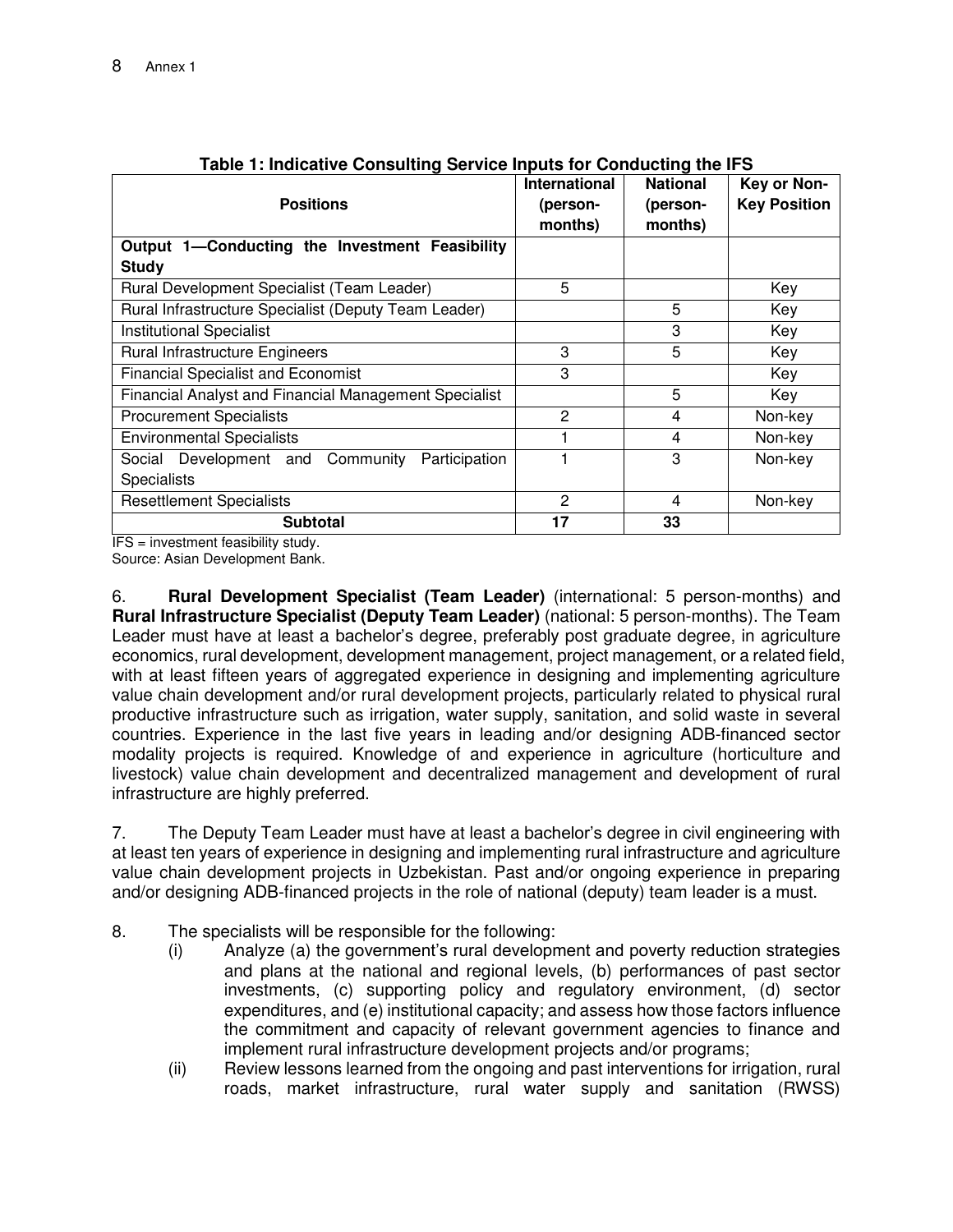development, solid waste disposal; and prepare a report on key relevant lessons learned and best practices in the country by the inception workshop;

- (iii) Lead the consultant team in analyzing the demography, development opportunities, poverty, ethnic minority and gender issues, technical feasibility, financial and administrative management capacity, and institutional framework of project regions;
- (iv) Review planned investments (if available) in relevant rural infrastructure and rural development interventions in project regions over the next 10 years, identify their potential linkages with the ensuing project (the project), and formulate proposals on how to create synergy among those projects utilizing geographic information system mapping;
- (v) Formulate (a) midterm regional rural infrastructure development plans that recommend potential subprojects, and (b) criteria for subproject selection based on the recommendations of team experts and findings of representative subprojects analysis;
- (vi) Prepare a simple but efficient monitoring and evaluation system to capture the progress of rural infrastructure subproject implementation at various levels, and conduct baseline assessment together with other consultants;
- (vii) Prepare project reports in the IFS Report outline (to be provided by ADB), including the feasibility study for loan project and three feasibility studies for representative subprojects, and ensure the consistency with both the government's and ADB's document requirements; and
- (viii) Undertake and oversee the pre-screening of potential candidate subprojects in the project areas for financing consideration by the project.

9. **Institutional Specialist** (national: 3 person-months). The specialist must have at least a bachelor's degree in development economics, public administration, law, procurement, project management, or a related field, with at least ten years of aggregated experience in designing and implementing agriculture and rural development projects. Knowledge of and experience in preparing implementation and financing arrangements for decentralized management and development of rural infrastructure are highly preferred.

- 10. The specialist will be responsible for the following:
	- (i) Assess the institutional framework relevant to road, irrigation, rural market, solid waste, and RWSS development, including the flow of fund and information, governance system, technical and administrative capacity, incentives and performance of various agencies, and the levels of community participation and ownership;
	- (ii) Review the administrative and tendering procedures of relevant past and ongoing projects and/or programs, and other government policies and regulations, and propose procedures to simplify the project administration;
	- (iii) Assess human and financial resources available in the relevant local government agencies, identify the gap between the existing functions and proposed responsibilities, and prepare an institutional and human resources development plan, including training needs assessment, to fill in the identified gap;
	- (iv) Review various existing planning and beneficiary participation models in planning and implementing rural infrastructure, and propose suitable identification, appraisal, and implementation models. Design short training courses on the use of participatory methods together with social development specialists; and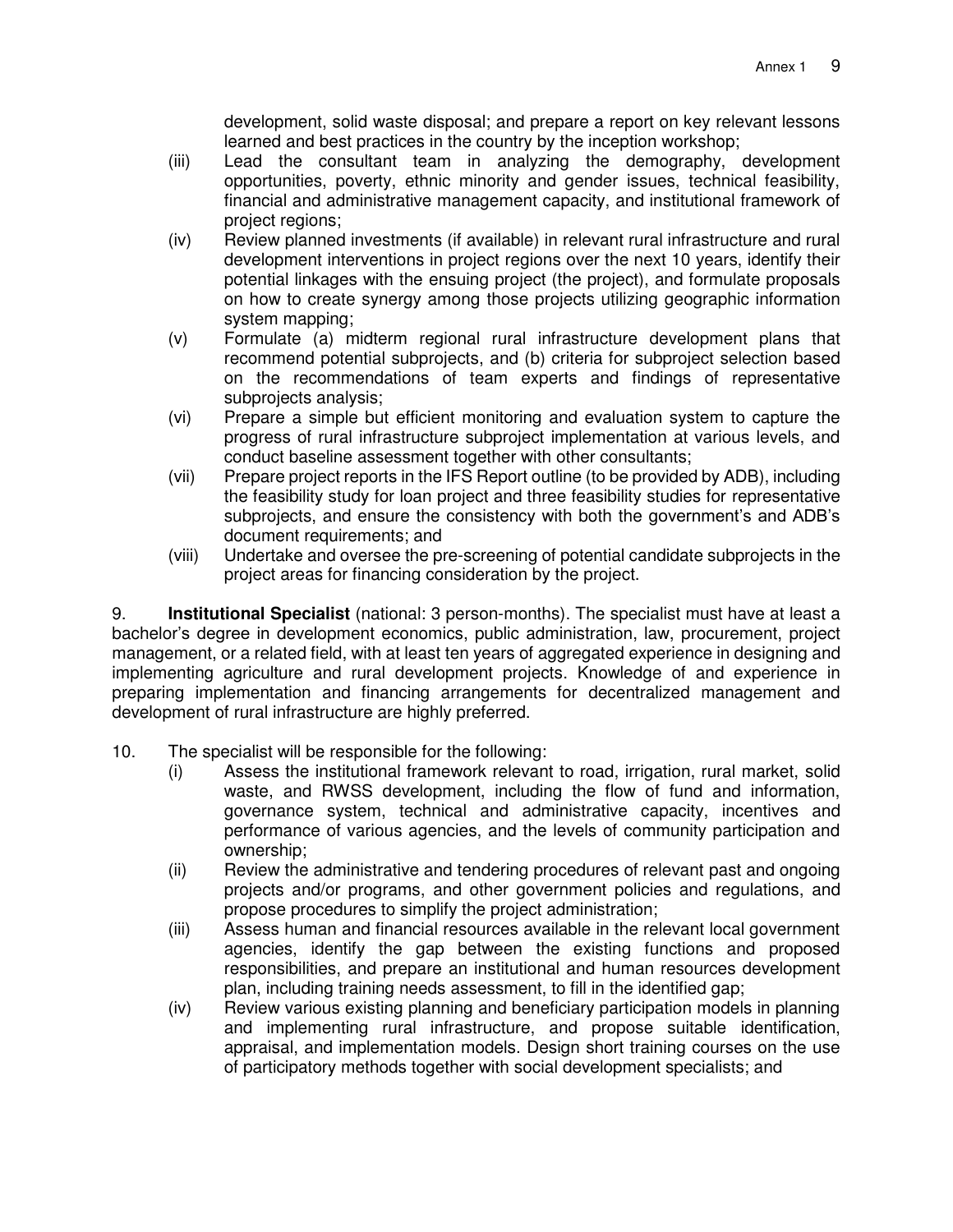(v) Propose implementation arrangements for the project including an overall framework for private sector participation and institutional arrangements that enhance beneficiaries' participation and prepare regular cost norms.

11. **Rural Infrastructure Engineers** (international: 3 person-months; national: 5 personmonths). The international engineer shall have at least a bachelor's degree, preferably post graduate degree in civil and/or structural engineering, spatial planning, or a related engineering field, with fifteen years working experience in designing rural infrastructure projects in several countries. The national specialist shall have at least a bachelor's degree in civil engineering, spatial planning, architecture, or a related engineering field, with ten years working experience with detailed design of infrastructure projects in Uzbekistan. Both specialists must be capable of handling and/or processing technical drawings with common graphic design software.

- 12. The international engineer will perform the following tasks:
	- (i) Prepare the detailed work plans of the national rural infrastructure engineer and supervise the national engineer to ensure the adequate quality of his/her outputs;
	- (ii) Examine the type, size, technical specifications and/or parameters, cost efficiency, and the degree of community participation of the subprojects implemented under past and ongoing similar infrastructure projects, and recommend specifications of subprojects to be considered under the project;
	- (iii) Assess the technical procedures and existing technical guidelines currently used in Uzbekistan and the project regions for the identification, planning, designing, construction, and maintenance of various types of rural infrastructure to be considered under the project;
	- (iv) Assist the local consulting firm(s) in preparing the national feasibility study in compliance with the requirements of the government and ADB;
	- (v) Review and assess the general technical capacity and the resources of the concerned line agencies at the regional and district levels and of the beneficiary communities for the implementation of the types of subproject to be considered under the project over and above those planned under ongoing and proposed projects. Determine the degree of support likely to be needed at regional, district, and beneficiary levels for carrying out the entire subproject cycle;
	- (vi) Together with other specialists, review beneficiaries' contribution arrangements under past and ongoing rural infrastructure development projects, and propose appropriate mechanisms and procedures commensurate with the actual capacity and affordability to assess asset transfer and operations and maintenance (O&M) arrangements for the various types of rural infrastructure envisaged under the project, review the institutional setting and technical and financial capacity of the project stakeholders responsible for O&M of the transferred assets, and recommend measures to ensure the sustainable use of rural infrastructure;
	- (vii) Based on the above reviews, develop detailed and rigorous technical parameters/specifications and criteria for screening, prioritization, and appraisal of each of the types of rural infrastructure subproject to be financed under the proposed project; and
	- (viii) Take primary responsibility for the technical/engineering aspects in the preparation of the IFS.
- 13. The national engineer will perform the following tasks:
	- (i) Under the guidance of an international rural infrastructure engineer, assist in collecting and reviewing the required primary and secondary technical data,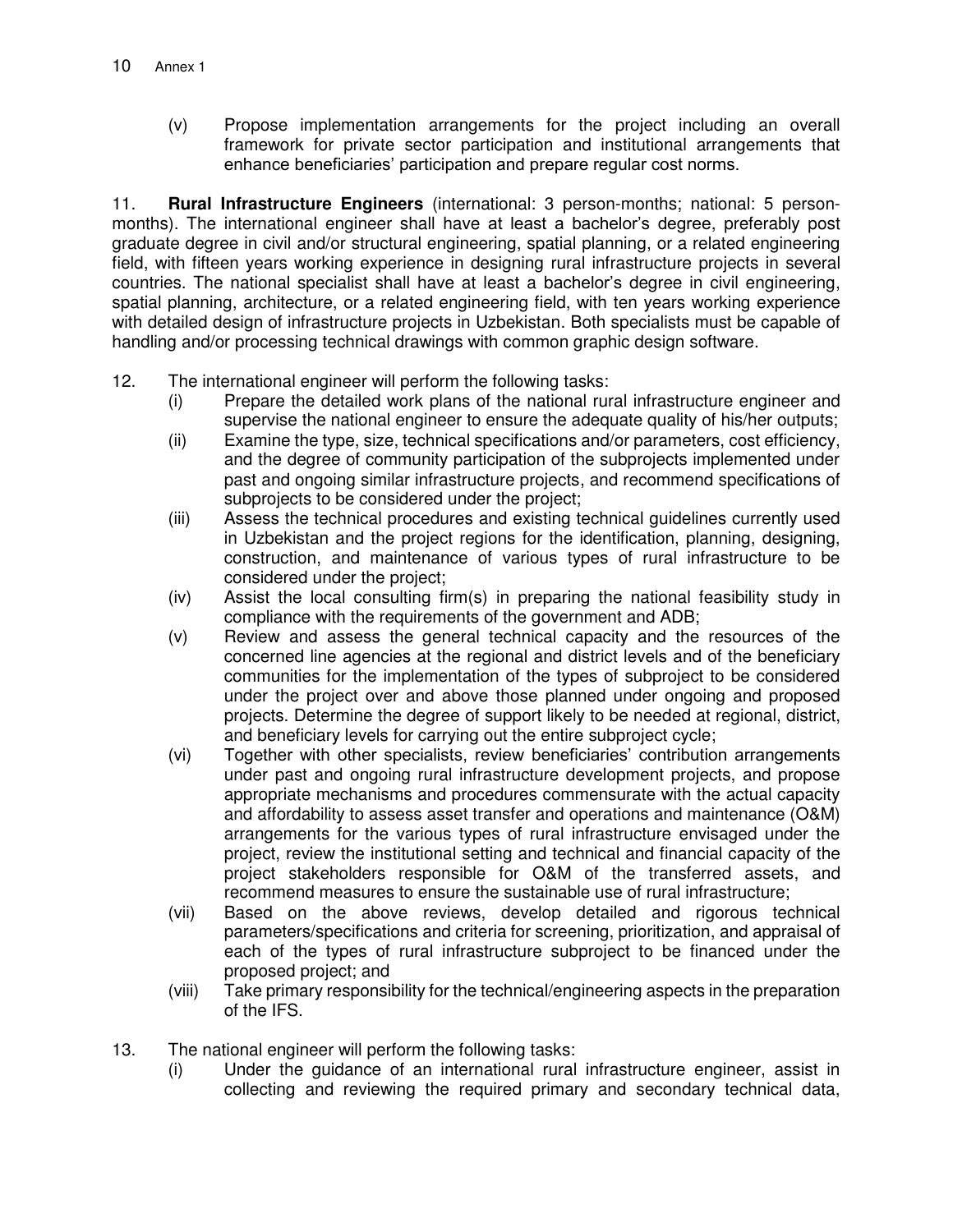designing the engineering and civil works of the project, and preparing the feasibility studies of the representative subprojects;

- (ii) Develop geographic information system maps indicating the current and planned transport network, irrigation schemes, RWSS schemes, solid waste disposal, and rural markets for each project region;
- (iii) Review technical norms, design and construction standards, procedures, and quality standards and control procedures followed in the project regions for the various types of rural infrastructure to be considered under the project, and recommend suitable technical specifications for the project and measures to achieve better quality together with transparency of financial and technical management;
- (iv) Review costs currently incurred in the implementation of relevant rural infrastructure to determine the detailed financing requirements of the civil works of the project, and provide advice and inputs into the economic and financial analysis of the project;
- (v) Develop cost estimates and cost recovery level for the O&M of the different types of rural infrastructure to be considered under the project, and recommend acceptable arrangements for the assets transfer and O&M;
- (vi) Assist in selecting the priority target areas and representative subprojects;
- (vii) Develop detailed implementation arrangements and procedures for the subproject cycle (identification, preparation, proposal, appraisal, implementation, O&M);
- (viii) Assess the impact of the rural infrastructure subprojects envisaged under the project on the targeted beneficiary communities, and recommend the appropriate physical indicators that need to be incorporated in the project performance and monitoring system; and
- (ix) Under the guidance and monitoring of the international Rural Infrastructure Engineer, take primary responsibility for supervising and monitoring the technical feasibility studies and preparing feasibility studies for three representative subprojects.

14. **Financial Specialist and Economist** (international: 3 person-months). The specialist shall have at least a bachelor's degree, preferably post graduate degree in agricultural/rural development economics, and/or finance, with fifteen years working experience in preparing economic and financial analyses, conducting financial due diligence, and/or designing of agriculture value chain and/or rural infrastructure development projects in several countries. Familiarity with common cost estimation software programs is preferred.

- 15. The specialist will perform the following tasks:
	- (i) Review the relevant sector policies, regulations and performance;
	- (ii) Evaluate the current status of fiscal management, counterpart fund availability and mechanisms to finance O&M costs of infrastructure for relevant regional and district governments;
	- (iii) Prepare a detailed financial and economic analysis including sector analysis, identifying rationale for public involvement, demand analysis, alternative/least cost analysis, cost-benefit analysis, sustainability and risk analysis for the overall project;
	- (iv) Prepare a detailed financial and economic analysis, including risk analysis, for each representative subproject and the project as a whole in accordance with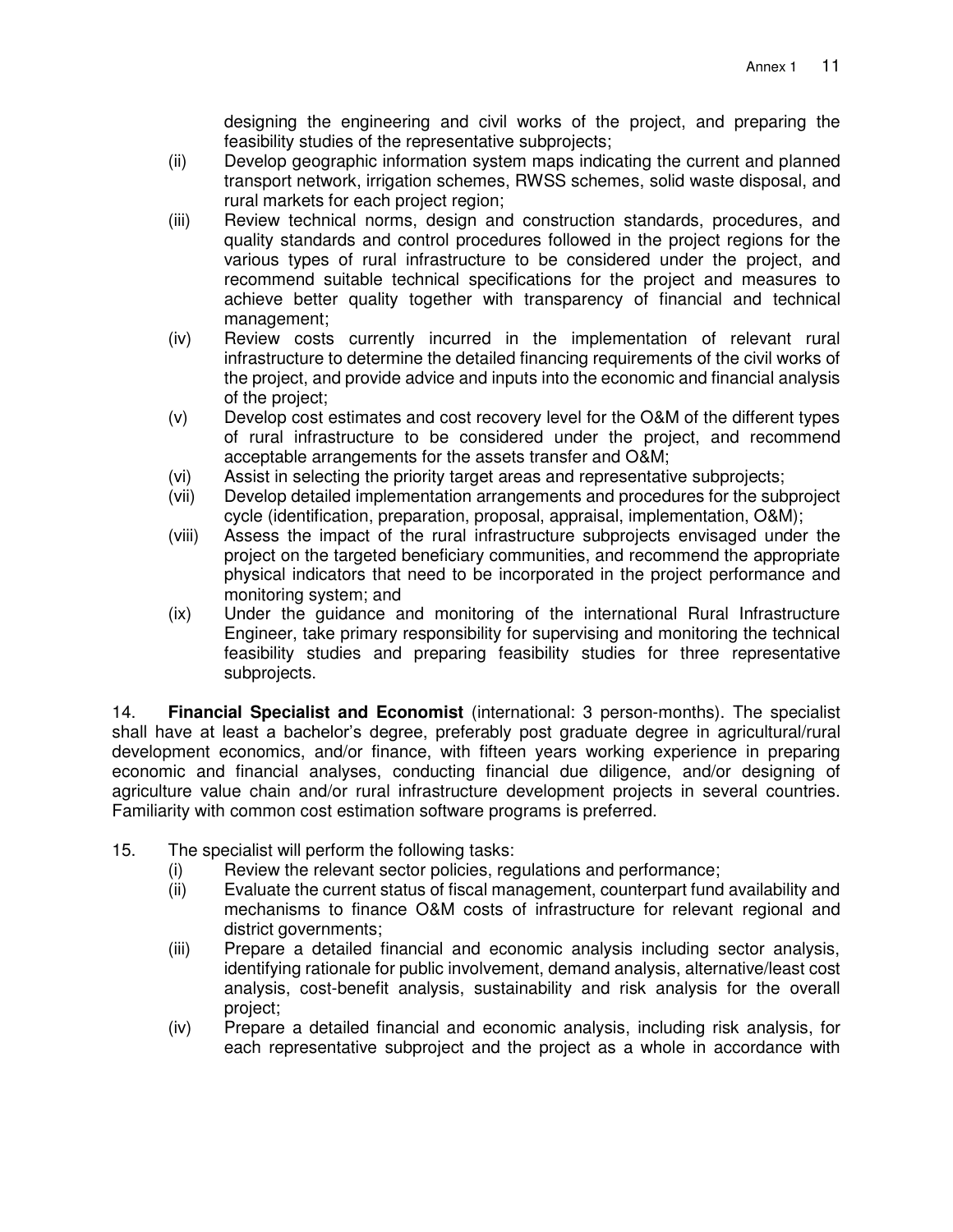relevant ADB's Guidelines, particularly incorporating the 10 key areas of economic analyses for ADB investment projects;<sup>1</sup>

- (v) Prepare project cost estimates and financing plan;
- (vi) Evaluate the financial affordability and sustainability of proposed project activities;
- (vii) In consultation with rural infrastructure engineers, estimate O&M costs over the product life for each type and scale of rural infrastructure, and propose financing plan to cover the required expenditures for relevant entities (including adequate level of user fee);
- (viii) Review the existing financing mechanisms for rural infrastructure, and propose a finance mechanism to be used for the project; and
- (ix) Assess training needs for conducting financial and economic analysis for subprojects.

16. **Financial Analyst and Financial Management Specialist** (national: 5 person-months). The specialist shall have at least a bachelor's degree in accounting, auditing, finance or economics with at least ten years' experience in financial management and governance regimes and possess a professional accountancy and/or finance qualification such as a Chartered Accountant, Certified Public Accountant, or equivalent.

- 17. The specialist will perform the following tasks:
	- (i) Conduct financial management assessments of the executing agency and other agencies related to the project financing in terms of financial management, governance, and integrity and other ADB's required due diligence;
	- (ii) Analyze the financial state of relevant maintenance companies (i.e., water supply and sanitation companies, irrigation maintenance companies, rural water supply and sanitation centers, etc.) and the levels of subsidy transfer from the regional and district government;
	- (iii) Analyze risks and recommend mitigation measures to safeguard risk exposures of the executing agency and other agencies related to the project financing;
	- (iv) Assess the financial management capacity of institutions that are relevant to project implementation; and
	- (v) Assist in the preparation of project cost estimates and financing plan and other tasks under the guidance of the international financial specialist and economist.

18. **Procurement Specialists** (international: 2 person-months; national: 4 person-months). The international specialist shall have at least a bachelor's degree, preferably post graduate degree in engineering, economics, finance, project procurement or a relevant field, with fifteen years working experience in project management and project procurement in developing countries. The national specialist shall have at least a bachelor's degree in economics, finance, project procurement or a relevant field, with ten years working experience in project management and procurement in Uzbekistan. Both specialists are required to be familiar with procurement guidelines and related procedures of ADB and the government.

- 19. The specialists will perform the following tasks:
	- (i) Prepare procurement workflow from the detailed design stage to the commissioning stage for each type of subprojects;
	- (ii) Conduct strategic procurement planning and risk assessment in accordance with ADB Guidelines;

 $\overline{a}$ <sup>1</sup> ADB. 2017, Guidelines for the Economic Analysis of Projects. Manila.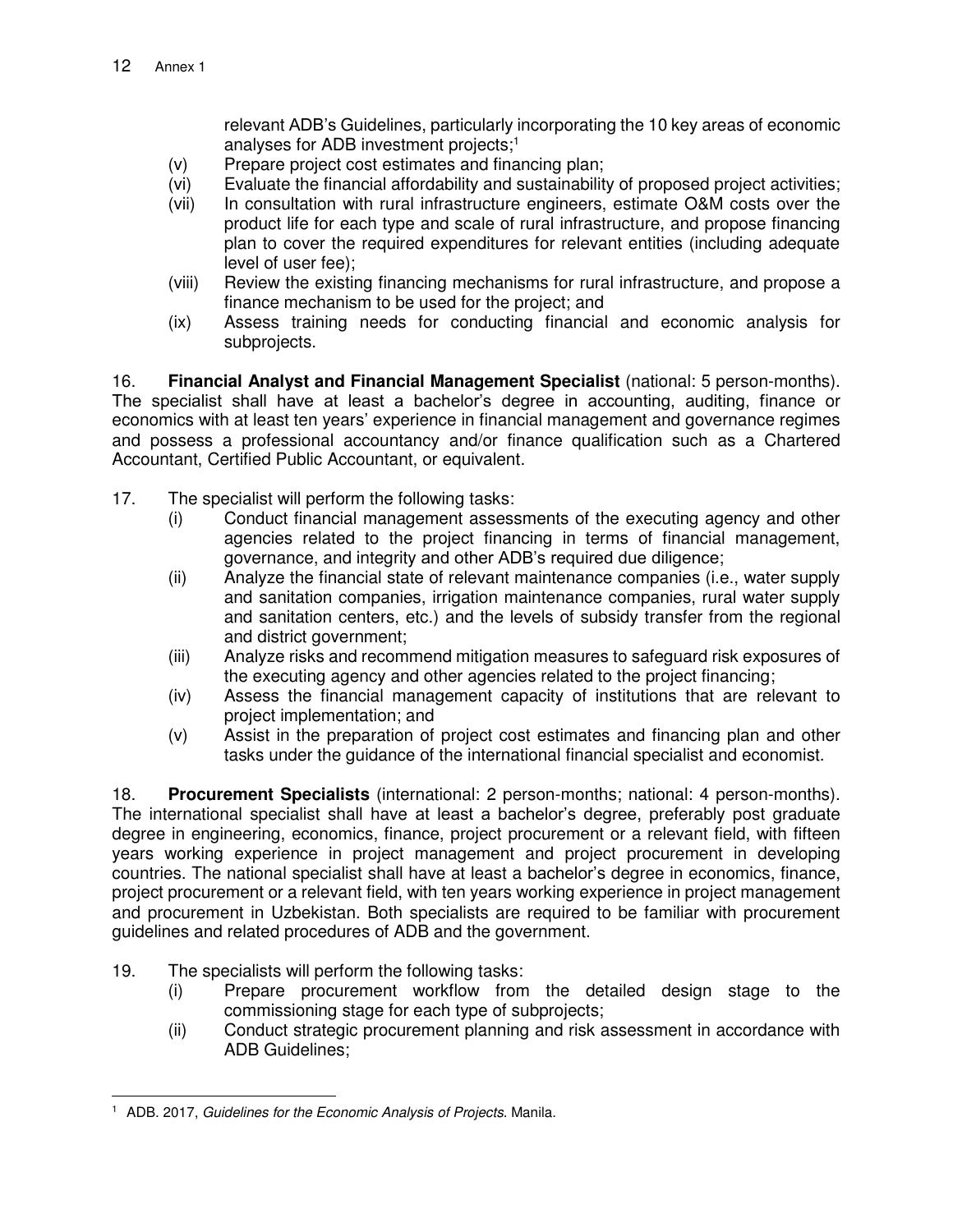- (iii) Prepare an overview of supply market for the type of goods, works, and services required by the project;
- (iv) Prepare the project procurement plan in collaboration with the other relevant team members including the Economist and Financial Specialist;
- (v) Assist the executing agency in undertaking advance actions in procurement, namely, (a) preparing the draft request for proposal including the terms of references for the detailed design and supervision consultant, and (b) assisting the executing agency in shortlisting interested firms; and
- (vi) Undertake the pre-screening of potential candidate subprojects in the project areas for financing consideration by the project.

20. **Environmental Specialists** (international: 1 person-month, national: 4 person-months). The international specialist shall have at least a bachelor's degree, preferably post graduate degree in environmental management or environmental engineering, with fifteen years working experience in environmental safeguards in developing countries. Experience in water, sanitation and solid waste is required. Extensive experience in Uzbekistan is an advantage. The national specialist shall have at least a bachelor's degree in environmental management or environmental engineering, with ten years working experience as an environmental specialist, preferably in donor-financed projects. Both specialists are required to be familiar with ADB's environmental safeguard policies and procedures.

- 21. The specialists will perform the following tasks:
	- (i) Review and clarify domestic environmental initial assessment (EIA) rules and requirements for potential subprojects by subsector and scale, particularly for the three representative subprojects;
	- (ii) Assess the potential environmental impacts of representative subprojects, conduct public consultation for their initial environmental examinations (IEEs), based on which to develop environmental management plans (EMPs) to manage impacts;
	- (iii) In parallel of and through task (ii), prepare an environmental assessment and review framework (EARF) to guide future subproject environ selection, assessment and management; and
	- (iv) Assess the human resource and institutional capacity of the executing agency and regional government agencies to carry out an initial environmental examination and monitor environmental impacts and identify capacity building needs.

22. **Social Development and Community Participation Specialists** (international: 1 person-month, national: 3 person-months). The specialist shall have at least a bachelor's degree in social sciences, sociology, anthropology, or other relevant disciplines for the assignment. (S)he shall have at least ten years of experience in social development and/or gender development. Familiarity with ADB policies on social safeguards, gender development, and core labor standards is required. Working experience in agriculture and natural resource sector in Uzbekistan is highly preferred.

- 23. The specialists will perform the following tasks:
	- (i) Undertake social analysis and identify the beneficiaries and subgroups in each region that will gain from the project, based on available data and through the mapping exercise of the population (identify areas where the poor and low-income groups live);
	- (ii) Undertake sample surveys (participatory rural appraisals) required of representative beneficiaries/subgroups identified for the project. Given different income levels, gender, ethnicity, remoteness, assess their attitudes toward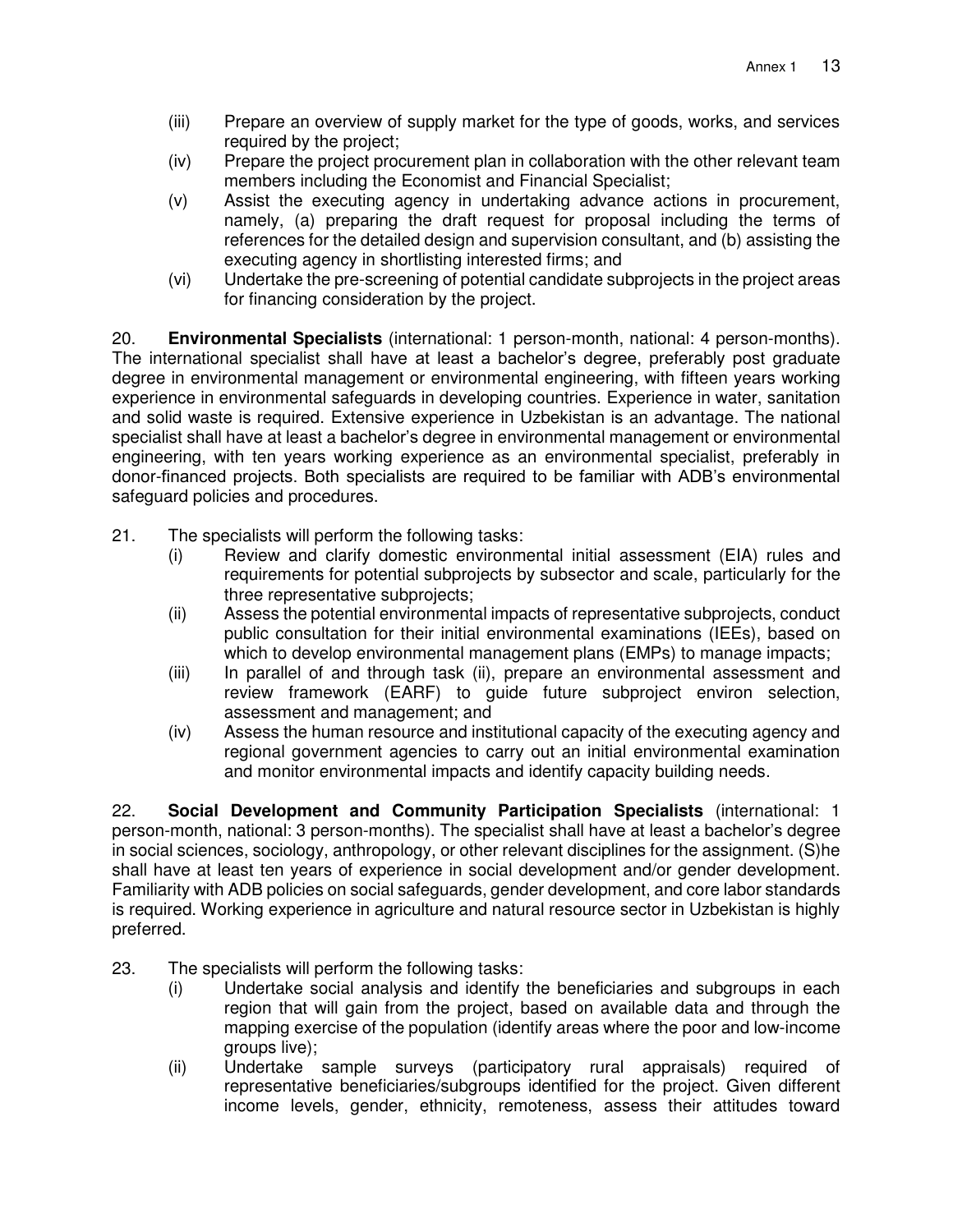different types of rural infrastructure, contribution to their construction, and affordability and willingness to pay with regard to fee payment/contribution for the services and O&M costs;

- (iii) Identify priority needs for rural infrastructure, and propose realistic options to balance the differing needs given variations in socioeconomic status, gender, and ethnicity;
- (iv) Assess and evaluate the potential of the project to significantly and adversely affect local community members, including women, ethnic minorities, and other vulnerable groups, and propose their mitigation measures. Consider issues related to land titling, in-migration, rights of communities, and other factors;
- (v) Together with the institutional specialist, review the existing experience in applying community participation approaches to different scales and types of rural infrastructure projects, and propose practical and feasible options for integrating participatory methods for different types of rural infrastructure to ensure ownership; include any special consideration required to ensure the participation of women;
- (vi) Identify capacity building and/or training needs to facilitate participation of and effective communication with local communities;
- (vii) Conduct a social development and gender assessment, highlighting men and women's roles and tasks; their access to resources, technologies and services, gender-based inequalities; assessment on core labor standards, particularly on child labor and equal pay for equal work; constraints faced by men and women, and recommendations to address these issues through the project's outputs or interventions; and
- (viii) Prepare the gender action plan and the summary poverty reduction and social strategy based on ADB's template and provide inputs into other IFS documents in compliance with ADB's social safeguards and gender mainstreaming policies.

24. **Resettlement Specialists** (international: 2 person-months; national: 4 person-months). The international specialist shall have at least a bachelor's degree, preferably post graduate degree in social sciences, sociology, anthropology, or other relevant disciplines for the assignment, with fifteen years working experience in human settlement and safeguards in developing countries and has extensive experience in Uzbekistan. The national specialist shall have at least a bachelor's degree in social sciences, sociology, anthropology, or other relevant disciplines for the assignment, with ten years working experience in the field of land management and human resettlement in Uzbekistan. Both specialists must be familiar with ADB's safeguards policies and procedures.

25. Following the ADB's Safeguard Policy Statement (SPS, 2009), the specialists will perform the following tasks:

- (i) In close coordination with social development and community participation specialists, assess land issues, titles, and the potential impact of in-migration upon the land use rights of the communities along the roads, and identify means of protecting the land-use rights of the communities along or within the subproject areas;
- (ii) Prepare profiles of the project-affected communities in the project areas in terms of household sizes, demographic trends, income sources and levels, occupations, socioeconomic conditions, social service infrastructure, and social organizations, including gender profiles;
- (iii) Prepare indigenous peoples impact categorization and involuntary resettlement impact categorization for the whole project and representative subprojects;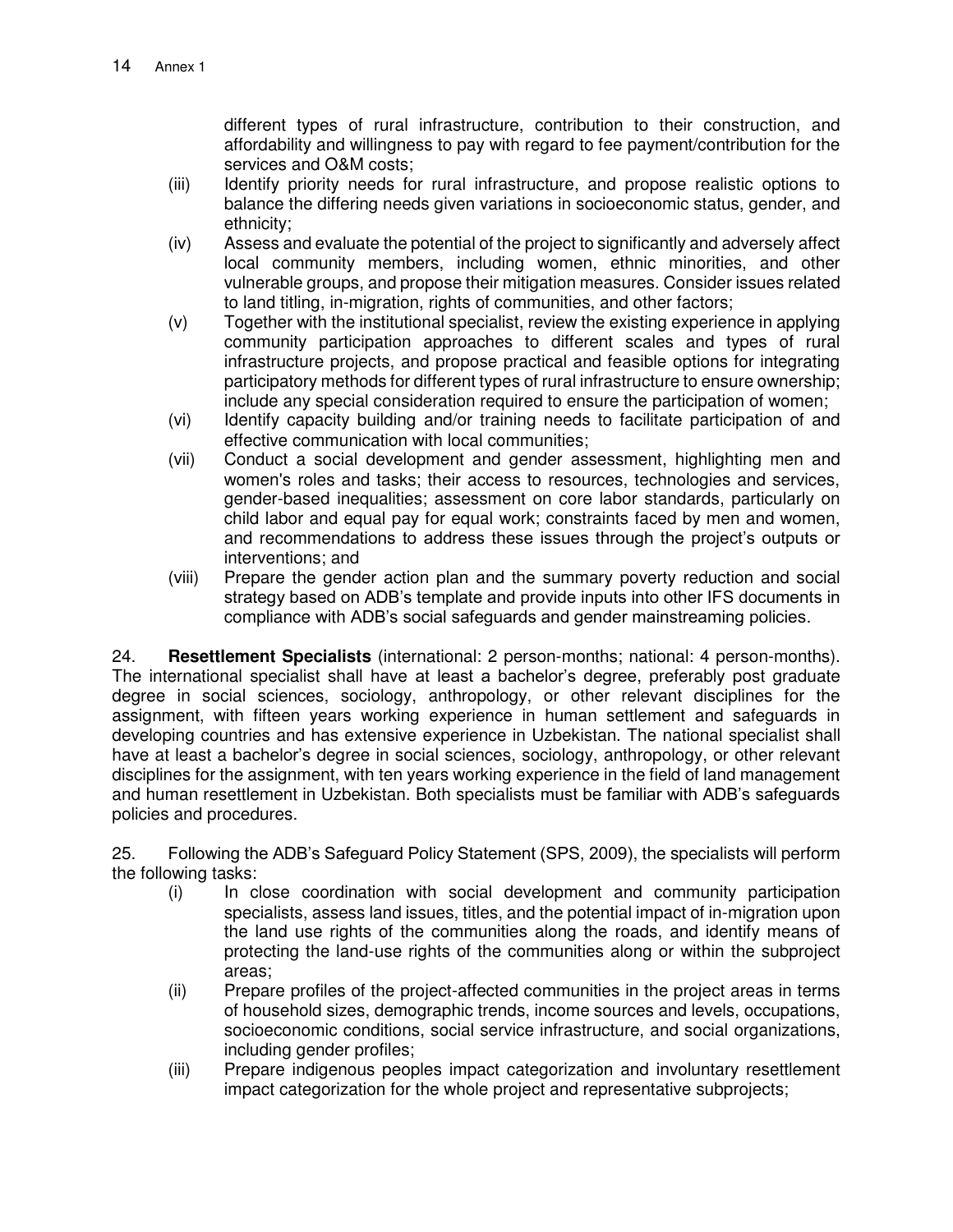- (iv) Prepare a resettlement framework for the entire project and resettlement plans for representative subprojects by involving full stakeholder participation and indicating specific actions for indigenous people (if any) affected by involuntary resettlement in accordance with ADB's SPS (2009) and the requirements of the government; and
- (v) Prepare due diligence report on land acquisition and resettlement in case there are no resettlement impacts.

#### **B. Output 2: Preparing the National Feasibility Study Report**

26. **Scope of Work**. A national consulting firm will be mobilized to prepare the national feasibility study (NFS) to serve the government's approval of the project. The firm will be engaged using the consultant's qualifications selection (CQS) method, with a lump-sum and performancebased contract. The firm shall prepare the NFS by making use of relevant parts of the IFS report as per Output 1 and ensure consistency with ADB's Report and Recommendation of the President to the Board of Directors (RRP) and its linked documents.

27. **Deliverables**. The firm shall submit the following reports in English and Russian: (i) Inception Report; (ii) Draft final NFS including all necessary aspects covering technical, institutional, economic, social and environmental assessments, procurement and financial management, etc., required for the project approval by authorized ministries and agencies; and (iii) Final NFS after approval of the NFS by the President of Uzbekistan.

28. **Maximum Budget and Payment Schedule**. The maximum budget for the NFS assignment is \$120,000. The payment schedule is as follows: (i) 10% after signing the contract; (ii) 15% after submission of the inception report; (iii) 40% following the submission of the draft final NFS to ADB and the government; (iv) 25% after incorporating comments of relevant government ministries and agencies and endorsement of the draft final NFS by relevant ministries and agencies; and (v) 10% after approval of the NFS by the President of Uzbekistan.

29. **Consultant's Qualification**. The minimum requirements for the firm are (i) extensive and proven experience in conducting feasibility studies for agriculture infrastructure projects funded by international development organizations; (ii) at least 10 years of experience for the team leader and seven years of experience for other key staff in similar agriculture and rural infrastructure development projects; (iii) having appropriate technical/professional licenses for preparing national feasibility study, and familiarity with requirements of the government with respect to format and content of the national feasibility study; and (iv) experience with previous ADB financed projects.

30. **Detailed Terms of Reference**. The schedule of indicative consulting service inputs is in Table 2. The terms of reference for each specialist are outlined hereunder.

| <b>Positions</b>                                         | International<br>(person-<br>months) | <b>National</b><br>(person-<br>months) | Key or Non-<br><b>Key Position</b> |
|----------------------------------------------------------|--------------------------------------|----------------------------------------|------------------------------------|
| <b>Output 2-Preparing the National Feasibility Study</b> |                                      |                                        |                                    |
| Coordinator/Agriculture<br>Policy<br>Reporting<br>Sector |                                      |                                        | Key                                |
| Specialist                                               |                                      |                                        |                                    |
| Rural Infrastructure Management Specialist               |                                      | З                                      | Key                                |

**Table 2: Indicative Consulting Service Inputs for Preparing the NFS**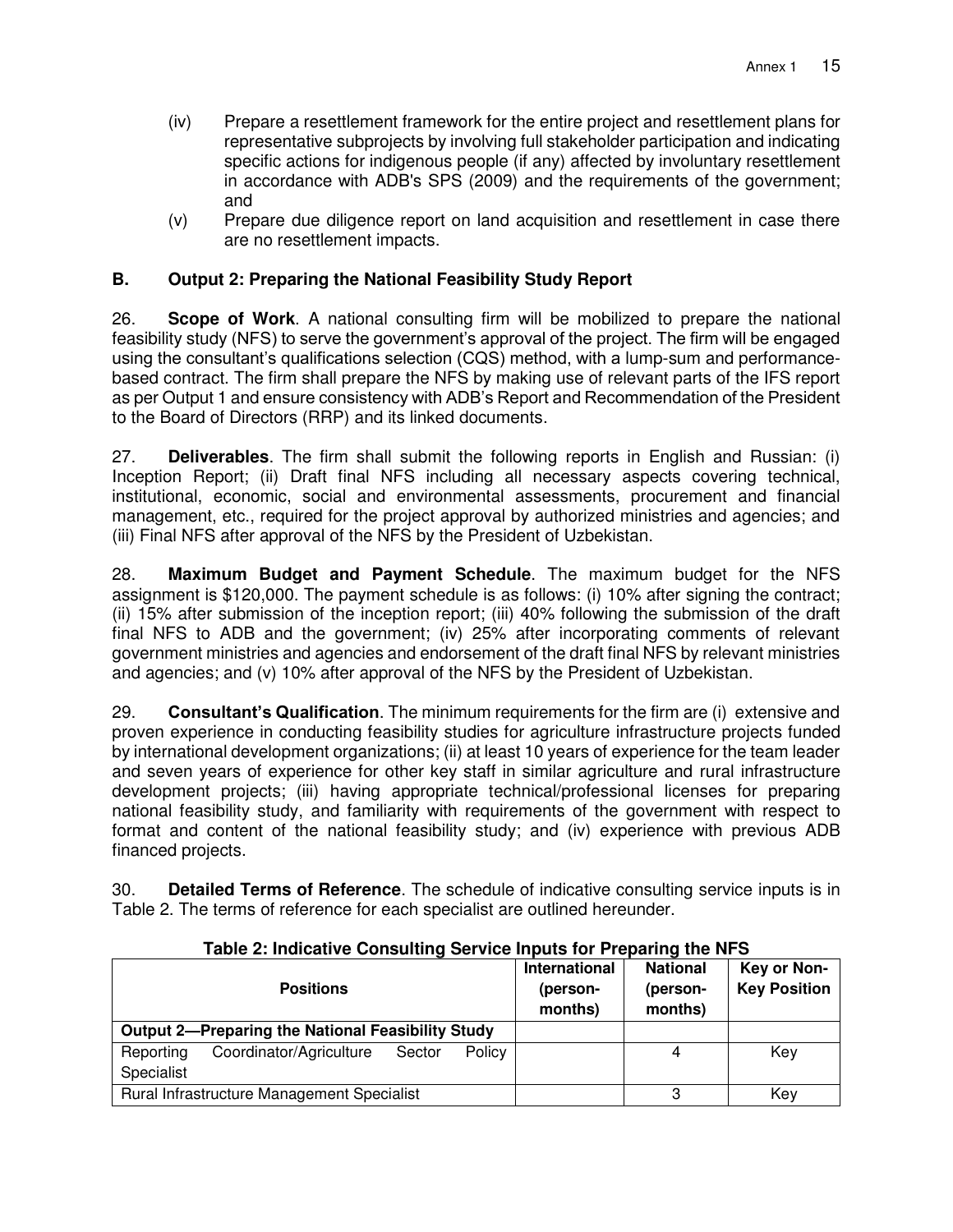| <b>Positions</b>                | International<br>(person-<br>months) | <b>National</b><br>(person-<br>months) | Key or Non-<br><b>Key Position</b> |
|---------------------------------|--------------------------------------|----------------------------------------|------------------------------------|
| Graphic Designer                |                                      | 3                                      | Key                                |
| <b>Environmental Specialist</b> |                                      | 2                                      | Non-key                            |
| <b>Procurement Specialist</b>   |                                      | 2                                      | Non-key                            |
| Social Development Specialist   |                                      | 2                                      | Non-key                            |
| <b>Subtotal</b>                 | 0                                    | 16                                     |                                    |

NFS = national feasibility study.

Source: Asian Development Bank.

31. **Reporting Coordinator/Rural Development Policy Specialist** (national: 4 personmonths). The specialist shall have at least a bachelor's degree, preferably post graduate degree in agricultural economics, with ten years working experience in rural development, agriculture finance, agriculture value chains, and up-to-date knowledge on sector transformation and reforms in Uzbekistan. The specialist will be responsible for the following (i) supervise overall preparation of the NFS; (ii) liaise with government ministries, agencies, and other relevant stakeholders to ensure the report reflects diverse but practical views; (iii) ensure that the NFS is consistent with ADB's RRP and its linked documents; and (iv) submitting a NFS which addresses various due diligence aspects including technical, institutional, economic, social and environmental assessments, procurement and financial management, etc., in form and substance required by the government's prevailing regulations.

32. **Rural Infrastructure Management Specialist** (national: 3 person-months). The specialist shall have at least a bachelor's degree in civil engineering with specialization on rural infrastructure, with seven years working experience in the agriculture and rural development. The specialist will be responsible for the following (i) conduct analysis on past and current rural and agriculture sector development, and sector potential and development prospects with particular focus on rural infrastructure constraints; (ii) prepare the projections for the development impact of the proposed rural productive infrastructure; and (iii) ensure that the relevant NFS sections are consistent with ADB's RRP and its linked documents and present them in form and substance required by the government's prevailing regulations.

33. **Graphic Designer** (national: 3 person-months). The specialist shall have at least a bachelor's degree in civil engineering, spatial planning, planning and real estate management, interior/exterior design, architecture, or a related engineering field, with ten years working experience with detailed design of infrastructure projects in Uzbekistan. The specialist is responsible for, but not limited to, the following: (i) incorporate conceptual drawings of representative subproject into the NFS; (ii) interpret the conceptual drawings and provide relevant inputs to the NFS; and (iii) ensure that the relevant NFS sections are consistent with ADB's RRP and its linked documents and present them in form and substance required by the Government's prevailing regulations.

34. **Environmental Specialist** (national: 2 person-months). The specialist shall have at least a bachelor's degree in environmental management, environmental engineering, or cleaner production, with seven years working experience in environmental safeguards in agriculture sector, or establishment of an environmental management system. Experience in water, sanitation and solid waste is required. The specialist will be responsible for the following (i) examine initial environmental assessments and transfer the appropriate content into the formats required by the government; (ii) ensure that the NFS reflects the prevailing national environmental